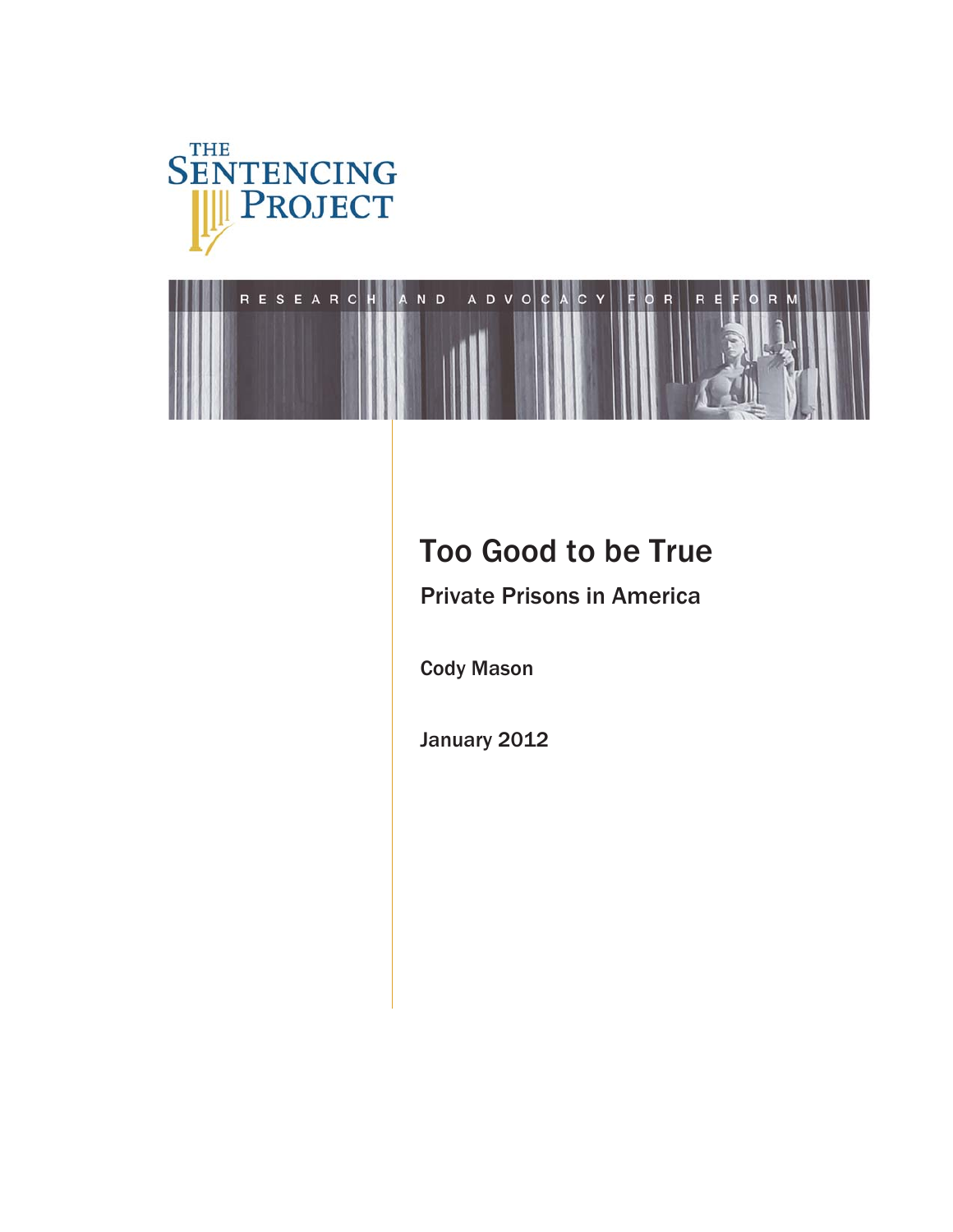

This report was written by Cody Mason, program associate at The Sentencing Project. The Sentencing Project is a national non-profit organization engaged in research and advocacy on criminal justice issues. The work of The Sentencing Project is supported by many individual donors and contributions from the following: Morton K. and Jane Blaustein Foundation Ford Foundation Bernard F. and Alva B. Gimbel Foundation General Board of Global Ministries of the United Methodist Church Herb Block Foundation JK Irwin Foundation Open Society Institute Public Welfare Foundation David Rockefeller Fund Elizabeth B. and Arthur E. Roswell Foundation Tikva Grassroots Empowerment Fund of Tides Foundation Wallace Global Fund Working Assets/CREDO For further information: The Sentencing Project 1705 DeSales St., NW 8th Floor Washington, D.C. 20036 (202) 628-0871 www.sentencingproject.org

Copyright @ 2012 by The Sentencing Project. Reproduction of this document in full or in part, and in print or electronic format, only by permission of The Sentencing Project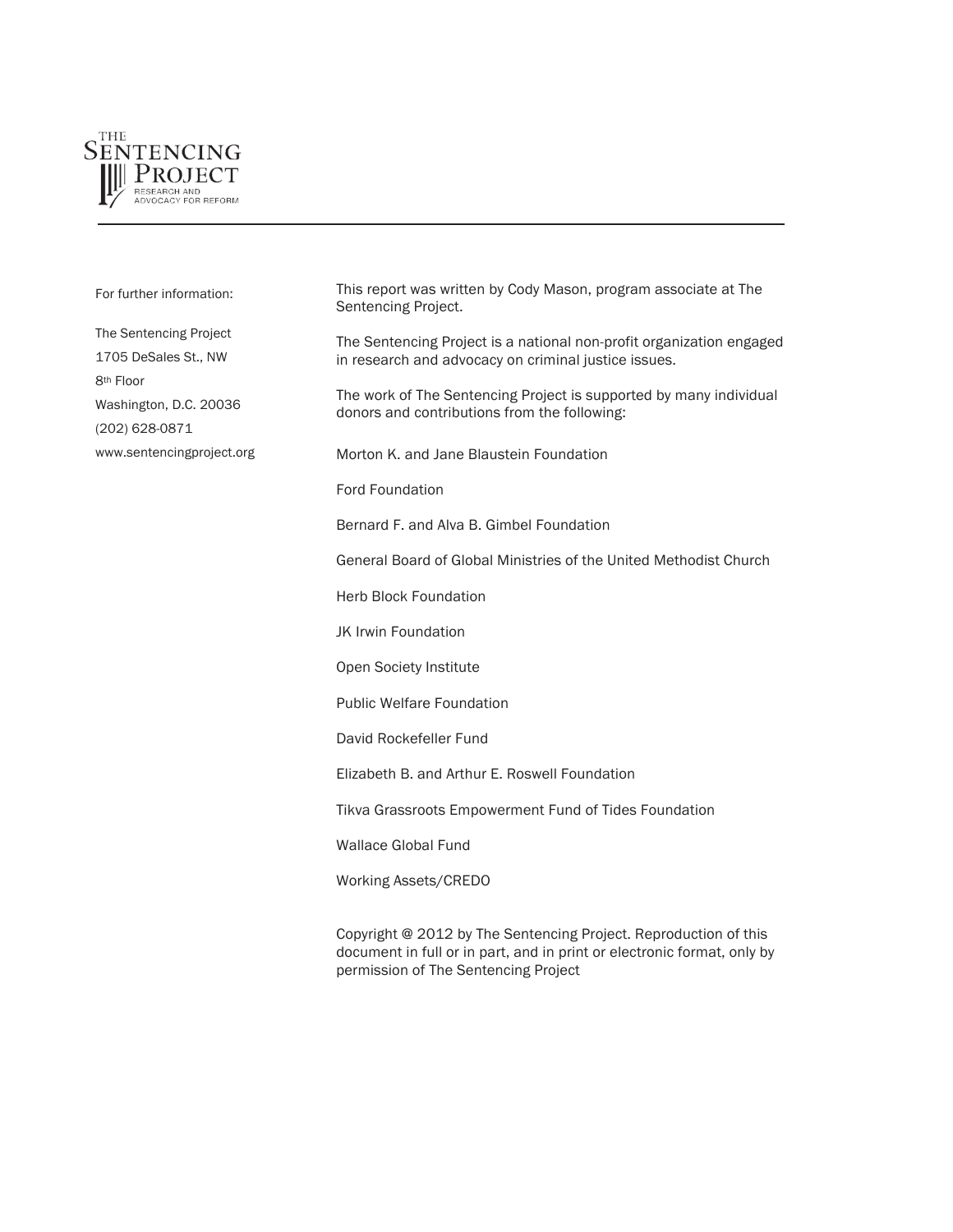n 2010, private prisons held 128,195 of the 1.6 million state and federal prisoners in the United States, representing eight percent of the total population. For the period 1999-2010, the number of individuals held in private prisons grew by 80 percent, compared to 18 percent for the overall prison population. While both federal and state governments increasingly relied on privatization, the federal prison system's commitment to privatization grew much more dramatically. The number of federal prisoners held in private prisons rose from 3,828 to 33,830, an increase of 784 percent, while the number of state prisoners incarcerated privately grew by 40 percent, from 67,380 to 94,365. Today, 30 states maintain some level of privatization, with seven states housing more than a quarter of their prison populations privately.<sup>1</sup>  $\sum_{\text{pris}}$ 

|                         | 1999      | 2010      | Change 1999-2010 |
|-------------------------|-----------|-----------|------------------|
| Total Prison Population | 1,366,721 | 1,612,395 | $+18%$           |
| Total Private           | 71,208    | 128,195   | $+80%$           |
| Federal Private         | 3,828     | 33,830    | $+784%$          |
| <b>State Private</b>    | 67,380    | 94,365    | $+40%$           |

Prisoners Held in Private Prisons in the United States[2](#page-19-1)

### ORIGINS OF PRIVATE PRISONS

While the expansion of prison privatization is relatively recent, the presence of privatized corrections can be traced back to early American history. At that time local governments would reimburse private jailers to hold people who were facing trial.<sup>[3](#page-19-2)</sup> This contracting was a result of criminal justice policies of the time that focused on fines and public humiliation, including the stockades and branding. During this period, jailers charged states high rates to incarcerate prisoners and were known to imprison persons who owed debts until they were paid in full.<sup>[4](#page-19-3)</sup>

This private-public relationship changed with the creation of the first publicly run prison in 1790 and, with the notable exception of convict leasing for forced labor, the next century saw private business involvement in corrections limited to providing contracted services, such as food preparation, medical care, and transportation.<sup>[5](#page-19-4)</sup> Nongovernmental organizations were also heavily involved in maintaining juvenile detention facilities, but this was largely not for profit.<sup>[6](#page-19-5)</sup>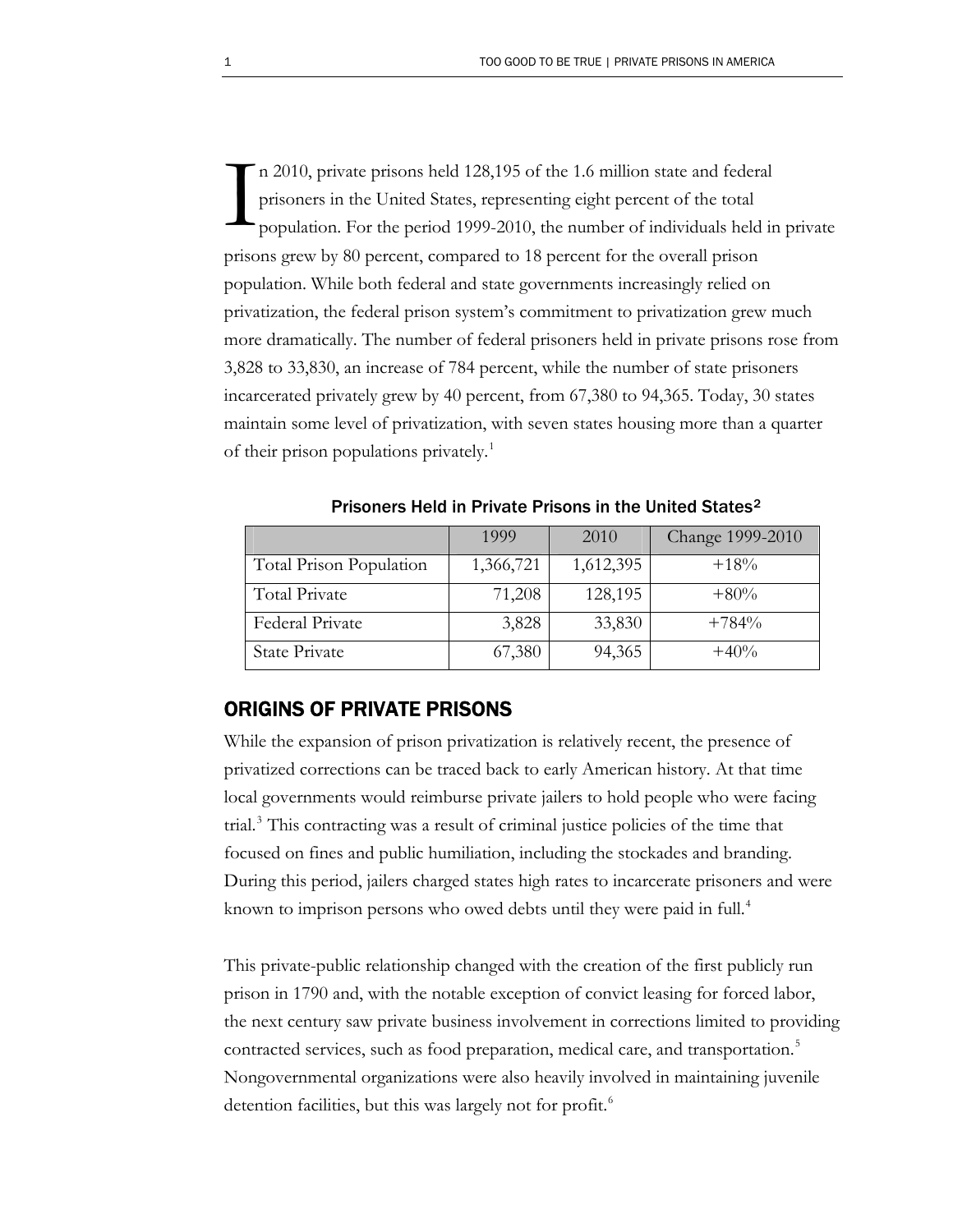### REEMERGENCE OF PRIVATE PRISON COMPANIES

prison privatization.<sup>9</sup> Public policies adopted during the 1970s and 1980s facilitated an increase in prison privatization. The War on Drugs and harsher sentencing policies, including mandatory minimum sentences, fueled a rapid expansion in the nation's prison population.[7](#page-19-6) The resulting burden on the public sector led private companies to reemerge during the 1970s to operate halfway houses. They extended their reach in the 1980s by contracting with the Immigration and Naturalization Service (INS) to detain undocumented immigrants.<sup>[8](#page-19-7)</sup> These forms of privatization "on the 'soft' end of the correctional continuum" were followed by the reappearance of for-profit

Established in 1983, Corrections Corporation of America (CCA) claimed an ability to build and operate state and federal prisons with the same quality of service provided in publicly operated prisons, but at a lower cost. One year later, CCA was awarded a contract for a facility in Hamilton County, Tennessee, the first instance of the public sector contracting management of a prison to a private company.<sup>[10](#page-19-8)</sup> In 1985, CCA attempted to assume management of the entire Tennessee prison system, but that offer was rejected by the state legislature after facing strong opposition over CCA's growing reputation for cost overruns and inmate escapes. Despite this setback, the company garnered additional contracts in Texas, Tennessee, and Kentucky by the end of 1987.<sup>11</sup> Other startups and more established corporations, such as Wackenhut Corrections Corporation (now the GEO Group, Inc.), also entered into the prison business.

Today, CCA and GEO Group collectively manage over half of the contracts in the United States, which resulted in combined revenues exceeding \$2.9 billion in 2010.<sup>[12](#page-19-10)</sup> CCA, as the largest private prison company, manages more than 75,000 inmates and detainees in 66 facilities.<sup>13</sup> GEO Group, as CCA's closest competitor, operates slightly fewer. Smaller companies, including Management & Training Corporation, LCS Correctional Services, and Emerald Corrections also hold multiple prison contracts throughout the United States.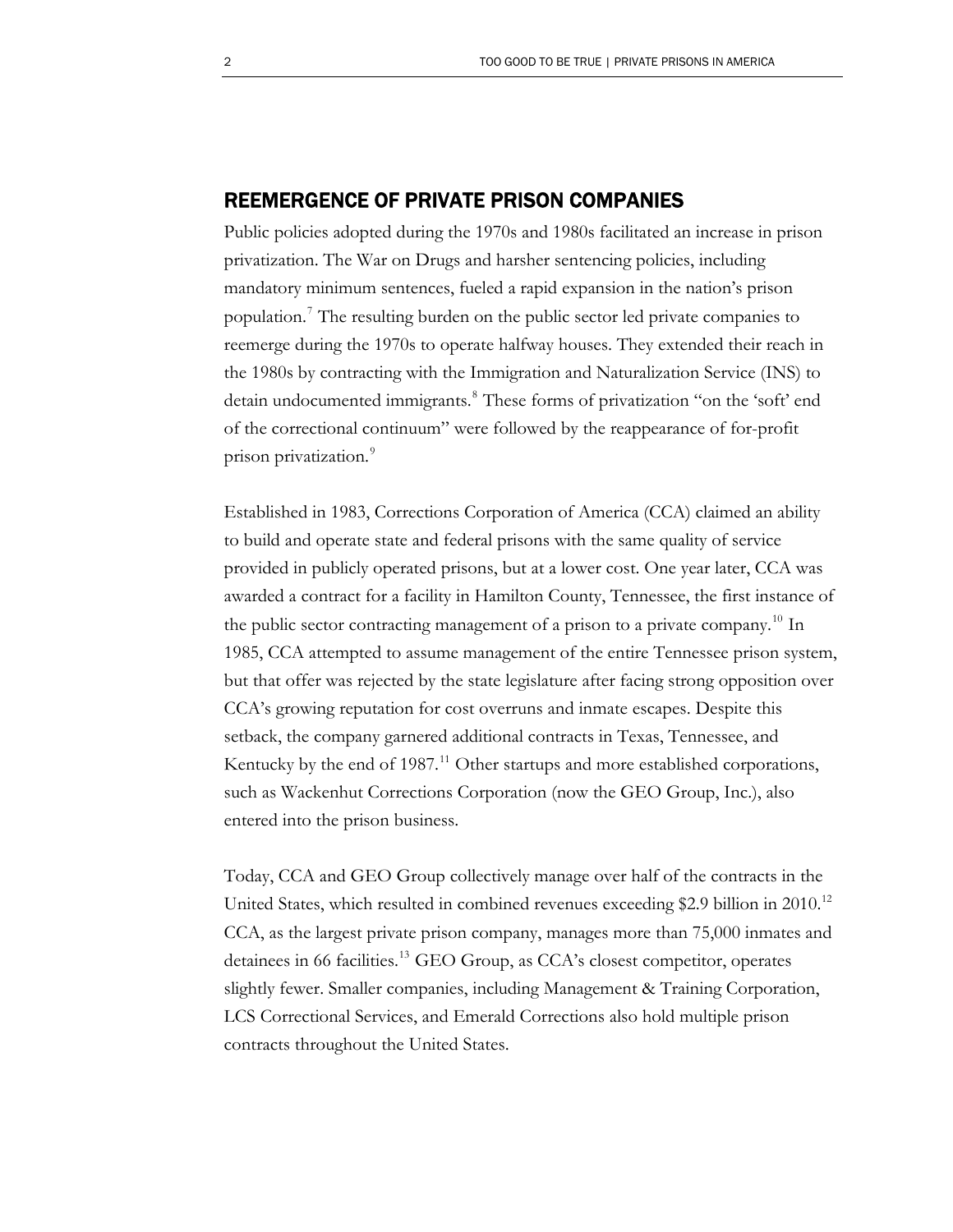### Developments in Privatization

- Gary Johnson's platform during his initial 1994 run for governor of New Mexico included a pledge to privatize every prison in the state. By the time he left office in 2003 44.2 percent of the state's prisoners were in privately run facilities.[14](#page-19-12), [15](#page-19-13)
- Ohio opened its first private prison in 2000 with the goal of saving \$1.6 million per year.<sup>[16](#page-19-14)</sup> This raised the number of inmates held privately in Ohio from zero in 1999 to over 3,000 in 2010.
- North Carolina canceled two contracts with CCA due to concerns about the company's failure to meet contract requirements and banned the practice of bringing in prisoners from out of state. California instituted a similar ban and Arkansas ended two contracts with Wackenhut (GEO) in 2001.<sup>[17](#page-19-15)</sup>
- In 2004 Nevada Governor Kenny Guinn ended CCA's contract with the state after the company was alleged to have provided substandard services.<sup>[18](#page-19-16)</sup>
- Vermont agreed to start sending prisoners to CCA facilities in Tennessee and Kentucky in 2004.<sup>[19](#page-19-17)</sup> This helped bring the proportion of inmates held privately from zero in 2003 to over 20 percent in 2004. This trend led to Vermont holding over 34 percent of its population privately in 2008, before declining to 27 percent by 2010.
- In 2011 California ended contracts for several GEO Group facilities as part of its Criminal Justice Realignment Plan to reduce prison populations and spending. $^{20}$  $^{20}$  $^{20}$
- States such as Florida, Ohio, Arizona, New Hampshire, and Utah have been considering beginning or expanding private prison contracting.<sup>[21](#page-19-19), [22](#page-19-20), [23](#page-19-21)</sup>

The form by which modern prison privatization occurs varies. Some facilities only manage individuals from a certain region, while others hold inmates from across the country. The latter of these situations complicates the already unwieldy task of applying governmental regulations and oversight due to the variance in state laws and bureaucracy. The transportation of inmates over far distances also negatively affects prisoners' ability to visit with family or consult with attorneys while incarcerated. The scale of services involved in privatization also varies from prison to prison. Companies may own and operate a facility, fully manage a state-owned institution, or may only be partially responsible for operations.<sup>[24](#page-19-22)</sup>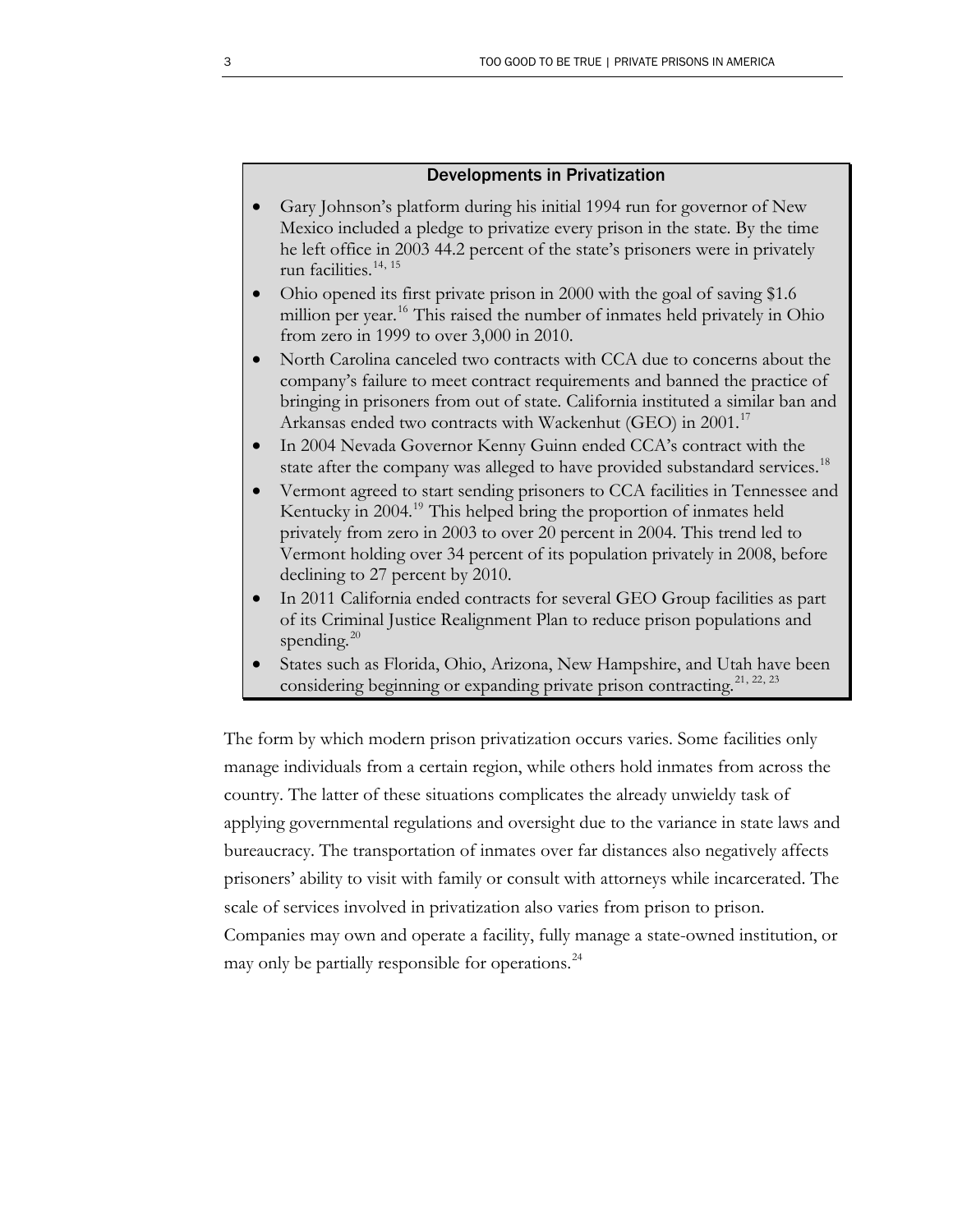| Jurisdiction   | Number in Private Prisons |                  | Percent                  | Percentage of Population |                | Percent                  |
|----------------|---------------------------|------------------|--------------------------|--------------------------|----------------|--------------------------|
|                | 1999                      | 2010             | Change                   | 1999                     | 2010           | Change                   |
| Alabama        | $\overline{0}$            | 1,024            | $\overline{a}$           | $\theta$                 | $3.2\%$        | $\overline{\phantom{a}}$ |
| Alaska         | 1,387                     | 1,873            | 35%                      | 35.1%                    | 33.5%          | $-5\%$                   |
| Arizona        | 1,392                     | 5,356            | 285%                     | 5.4%                     | 13.3%          | 146%                     |
| Arkansas       | 1,224                     | $\overline{0}$   | $-100\%$                 | $10.7\%$                 | $\theta$       | $-100\%$                 |
| California     | 4,621                     | 2,170            | $-53%$                   | 2.8%                     | 1.3%           | $-54%$                   |
| Colorado       | $\ast$                    | 4,498            | $\overline{\phantom{a}}$ | $\ast$                   | 19.7%          | $\overline{\phantom{a}}$ |
| Connecticut    | $\overline{0}$            | 883              | $\overline{\phantom{a}}$ | $\theta$                 | 4.6%           | $\overline{\phantom{a}}$ |
| Delaware       | $\boldsymbol{0}$          | $\overline{0}$   | $\overline{a}$           | $\theta$                 | $\overline{0}$ | $\overline{a}$           |
| Florida        | 3,773                     | 11,796           | 213%                     | 5.4%                     | 11.3%          | 109%                     |
| Georgia        | 3,001                     | 5,233            | 74%                      | $7.1\%$                  | $10.6\%$       | 49%                      |
| Hawaii         | 1,168                     | 1,931            | 65%                      | 23.8%                    | 32.7%          | 37%                      |
| Idaho          | 400                       | 2,236            | 459%                     | 8.3%                     | 30.1%          | 263%                     |
| Illinois       | $\overline{0}$            | $\boldsymbol{0}$ | $\overline{a}$           | $\theta$                 | $\theta$       | $\overline{a}$           |
| Indiana        | 936                       | 2,817            | 201%                     | $4.8\%$                  | $10.1\%$       | 110%                     |
| Iowa           | $\overline{0}$            | $\overline{0}$   | $\overline{a}$           | $\Omega$                 | $\Omega$       | $\overline{a}$           |
| Kansas         | $\overline{0}$            | $\overline{0}$   | $\overline{\phantom{a}}$ | $\overline{0}$           | $\theta$       | $\overline{a}$           |
| Kentucky       | 1,700                     | 2,127            | 25%                      | $11.1\%$                 | 10.4%          | $-6\%$                   |
| Louisiana      | 3,080                     | 2,921            | $-5\%$                   | $9\%$                    | 7.4%           | $-18%$                   |
| Maine          | $\overline{22}$           | $\overline{0}$   | $-100%$                  | 1.3%                     | $\overline{0}$ | $-100%$                  |
| Maryland       | 131                       | $70\,$           | $-47%$                   | $0.6\%$                  | $0.3\%$        | $-50%$                   |
| Massachusetts  | $\overline{0}$            | $\overline{0}$   | $\mathbb{H}^{\perp}$     | $\overline{0}$           | $\theta$       | 44                       |
| Michigan       | 301                       | $\overline{0}$   | $-100\%$                 | $0.6\%$                  | $\theta$       | $-100%$                  |
| Minnesota      | 80                        | $\overline{0}$   | $-100\%$                 | $1.3\%$                  | $\overline{0}$ | $-100\%$                 |
| Mississippi    | 3,429                     | 5,241            | 53%                      | $18.8\%$                 | 24.9%          | 32%                      |
| Missouri       | $\overline{0}$            | $\overline{0}$   | $\overline{a}$           | $\theta$                 | $\theta$       | $\overline{a}$           |
| Montana        | 726                       | 1,502            | 107%                     | 24.6%                    | 40.4%          | 64%                      |
| Nebraska       | $\overline{0}$            | $\boldsymbol{0}$ | $\overline{a}$           | $\overline{0}$           | $\overline{0}$ |                          |
| Nevada         | 561                       | $\boldsymbol{0}$ | $-100%$                  | $5.9\%$                  | $\overline{0}$ | $-100%$                  |
| New            | $\overline{0}$            | $\boldsymbol{0}$ |                          | $\overline{0}$           | $\overline{0}$ |                          |
| Hampshire      |                           |                  |                          |                          |                |                          |
| New Jersey     | 2,517                     | 2,841            | 13%                      | $8\%$                    | 11.4%          | 43%                      |
| New Mexico     | 1,873                     | 2,905            | 55%                      | $38.6\%$                 | 43.6%          | $13\%$                   |
| New York       | $\overline{0}$            | $\overline{0}$   | $\overline{\phantom{a}}$ | $\overline{0}$           | $\overline{0}$ | $\overline{a}$           |
| North Carolina | 1,395                     | 208              | $-85%$                   | $4.5\%$                  | $0.5\%$        | $-89%$                   |
| North Dakota   | $\overline{0}$            | $\overline{0}$   | $\overline{\phantom{a}}$ | $\overline{0}$           | $\theta$       | $\overline{\phantom{a}}$ |
| Ohio           | $\overline{0}$            | 3,038            | $\overline{\phantom{a}}$ | $\overline{0}$           | $5.9\%$        | $\overline{a}$           |
| Oklahoma       | 6,228                     | 6,019            | $-3\%$                   | $27.8\%$                 | 22.9%          | $-18\%$                  |
| Oregon         | $\overline{0}$            | $\overline{0}$   | $\mathbb{R}^2$           | $\overline{0}$           | $\overline{0}$ | 44                       |
| Pennsylvania   | $\boldsymbol{0}$          | 1,015            | $-$                      | $\overline{0}$           | $2\%$          | $\overline{\phantom{a}}$ |

Change in Private Prison Populations, 1999-2010[25](#page-19-23)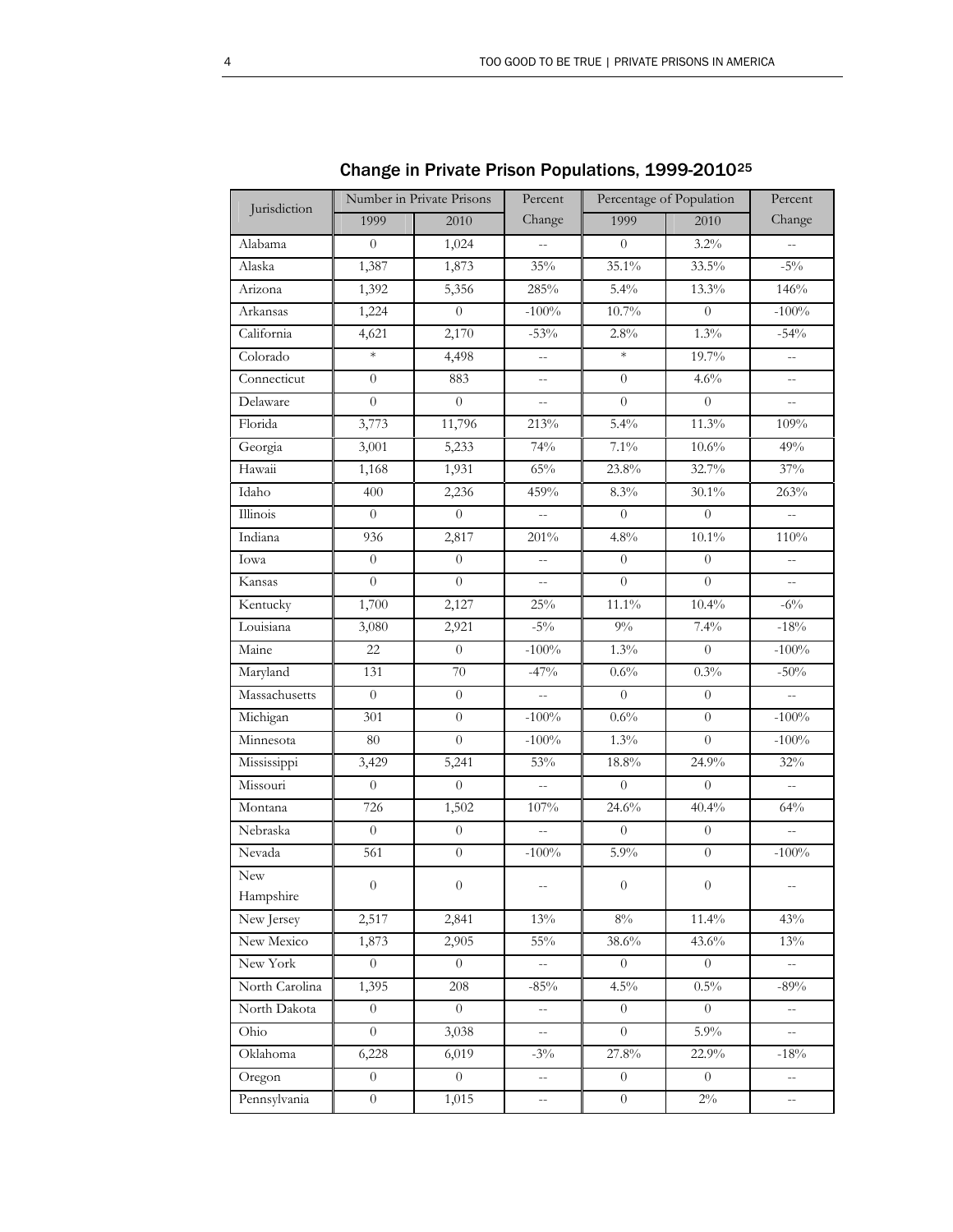| Rhode Island   | $\theta$ | $\Omega$ |         | $\theta$ | $\Omega$ |          |
|----------------|----------|----------|---------|----------|----------|----------|
| South Carolina | $\theta$ | 17       | --      | $\Omega$ | $0.1\%$  |          |
| South Dakota   | 46       | 5        | $-89%$  | $1.8\%$  | $0.1\%$  | $-94%$   |
| Tennessee      | 3,476    | 5,120    | 47%     | $15.4\%$ | $18.7\%$ | 21%      |
| Texas          | 11,653   | 19,155   | 64%     | $7.1\%$  | $11\%$   | 55%      |
| Utah           | 248      | $\Omega$ | $-100%$ | $4.6\%$  | $\Omega$ | $-100\%$ |
| Vermont        | $\theta$ | 562      | $-$     | $\Omega$ | 27%      | $- -$    |
| Virginia       | 1,542    | 1,560    | $1\%$   | 4.8%     | $4.2\%$  | $-12%$   |
| Washington     | 331      | $\Omega$ | $-100%$ | 2.3%     | $\Omega$ | $-100%$  |
| West Virginia  | $\theta$ | $\Omega$ |         | $\Omega$ | $\Omega$ |          |
| Wisconsin      | 3,421    | 25       | $-99\%$ | 16.8%    | $0.1\%$  | $-99%$   |
| Wyoming        | 281      | 217      | $-23\%$ | $16.4\%$ | $10.3\%$ | $-37%$   |
| Federal        | 3,828    | 33,830   | 784%    | 2.8%     | 16.1%    | 475%     |
| <b>State</b>   | 67,380   | 94,365   | 40%     | 5.5%     | 6.8%     | 24%      |
| Total          | 71,208   | 128,195  | 80%     | 5.2%     | 8%       | 54%      |

### GROWTH OF PRIVATIZATION, 1999-2010 [26](#page-20-0)

### States Contracting for Private Prisons

In 1999 private prison contracts existed in 31 states. That figure grew to 33 states by 2004, before declining to 30 by 2010. Between 1999 and 2010:

- Six states -- Vermont, Ohio, Connecticut, Alabama, Pennsylvania, and South Carolina began using private prisons.
- Nine states completely eliminated their reliance on prison privatization. They were: Arkansas, Kansas, Maine, Michigan, Minnesota, Nevada, North Dakota, Utah, and Washington.[27](#page-20-1) In addition, Wisconsin reduced its number of privately held prisoners from 3,421 to 25.
- Delaware, Illinois, Iowa, Massachusetts, Missouri, Nebraska, New Hampshire, New York, Oregon, Rhode Island, and West Virginia did not utilize private prisons at all.

### Changes in Private Prison Populations

In 2010, the number of inmates held privately in the 30 practicing states ranged from a low of 5 in South Dakota to a high of 19,155 in Texas. Overall:

- Florida had the second largest population with 11,000 inmates. Colorado, Tennessee, Georgia, Mississippi, Arizona, and Oklahoma held between 4,500 to 6,000 inmates privately in 2010.
- Five states more than doubled the number of individuals in private prisons. Idaho had the largest increase, holding 459 percent more inmates in 2010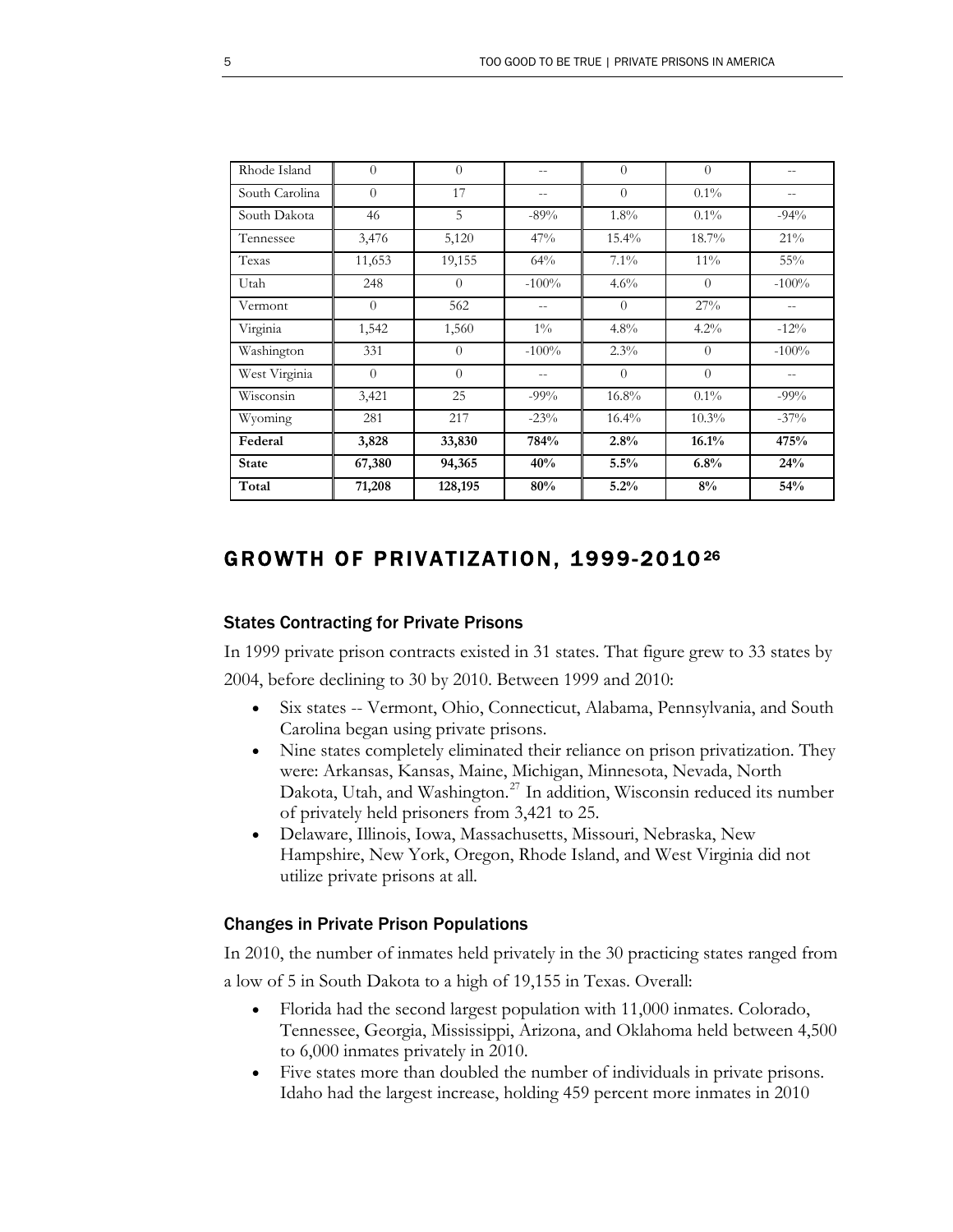than in 1999. Arizona, Florida, and Indiana each increased their population by over 200 percent. Montana more than doubled its population. An additional five states experienced increases of more than 50 percent – Georgia, Hawaii, Texas, New Mexico, and Mississippi.

 Wisconsin, South Dakota, North Carolina, California, and Maryland each reduced their population by over 40 percent.



### Private Prison Populations, 1999-2010[28](#page-20-2)

### Overall Rates of Privatization

New Mexico had the highest proportion of its population held privately in both 1999 and 2010, with respective rates of 39 and 44 percent. By 2010:

- Five additional states incarcerated more than a quarter of their prison population privately – Montana (40 percent), Alaska (33.5 percent), Hawaii (32.7 percent), Idaho (30.1 percent), and Vermont (27 percent).
- Nine states held between 10 to 20 percent of their prison population privately – Colorado, Tennessee, Arizona, New Jersey, Florida, Georgia, Kentucky, Wyoming, and Indiana.

### THE ISSUES OF PRISON PRIVATIZATION

The growth of prison privatization has been sustained by claims that privately operated facilities are more cost efficient at providing services than publicly-run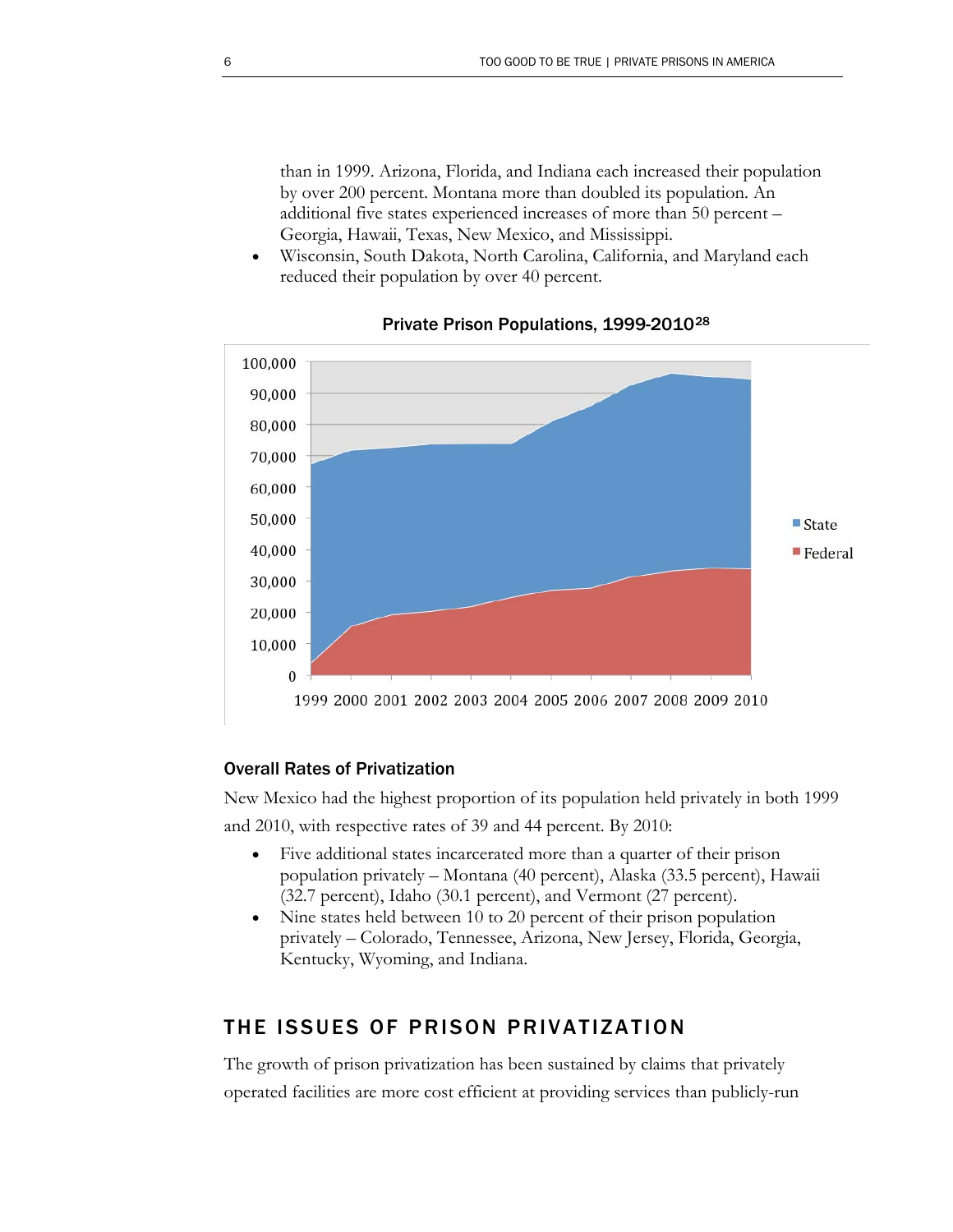institutions. A look at the evidence shows that this assertion is not supported. Moreover, there are significant problems when incarceration is turned into a forprofit industry.

#### Fiscal Savings through Cost Containment

Private prisons supporters assert that the private sector saves resources through greater efficiencies. These claims are supported by some reports showing that private prisons produce cost savings, largely through lower salaries and benefits by employing mostly nonunion employees. It is also argued that governments can benefit in the short term through the direct sale of correctional facilities to private companies and can save money when constructing new facilities through publicprivate initiatives, rather than solely through government funding. However, studies have shown these benefits to be mostly illusory.

A 1996 report by the U.S. General Accounting Office (GAO) looked at four statefunded studies and one commissioned by the federal government. The methodologies and results varied across the studies, with two showing no major difference in efficiency between private and public prisons, a third showing that private facilities resulted in savings to the state of seven percent, and the fourth finding the cost of a private facility falling somewhere between that of two similar public prisons. Another study also found significant cost savings associated with private prisons, but the GAO criticized the report for using hypothetical facilities in its comparisons. The authors noted that they could not definitively conclude that privatization would not save money, but also established that, "…these studies do not offer substantial evidence that savings have occurred."<sup>[29](#page-20-3)</sup>

Similar conclusions were reached in a 2009 meta-analysis by researchers at the University of Utah that looked at eight cost comparison studies resulting in vastly different conclusions. Of the eight studies, half of them found private prisons to be more cost-efficient. The other four were evenly split between public facilities being more cost-efficient and finding both types of prisons statistically even. This information led the researchers to conclude that, "…prison privatization provides neither a clear advantage nor disadvantage compared to publicly managed prisons" and that "…cost savings from privatization are not guaranteed." While not directly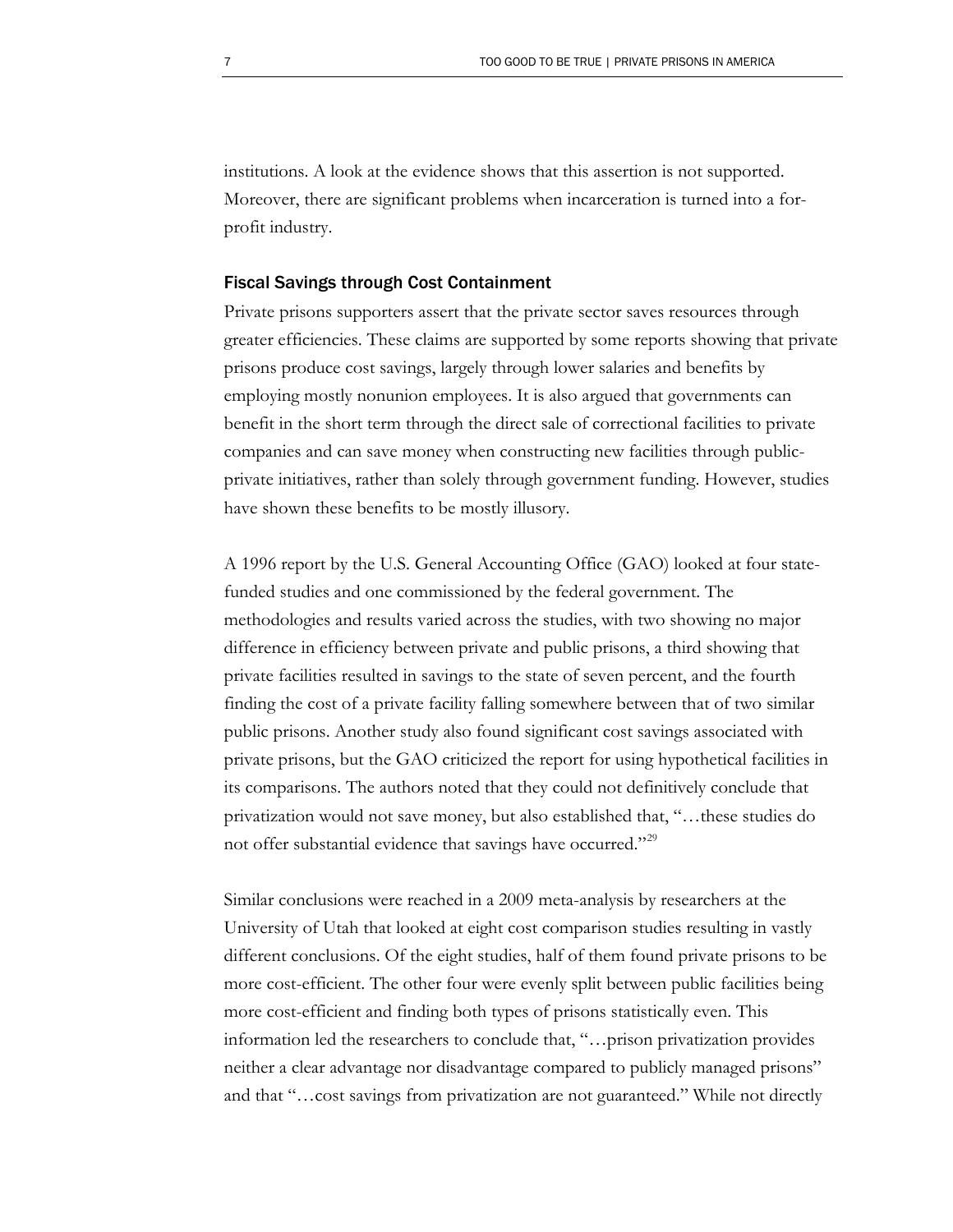resolving the question of whether private or public facilities are economically superior, the report did find the value of moving toward prison privatization to be "questionable." 30

The GAO's critique of the methodologies used in comparisons is not unique. Former Bureau of Prisons Director of Research Gerry Gaes made similar observations when reviewing two reports that found different levels of savings when comparing the same three public prisons with a private facility. In his 2008 report for the National Institute of Justice he observed that the more favorable study for privatization did not adjust the data on the prisons to scale and failed to take into account the proper amount of overhead costs for the private prison. Gaes noted that these types of cost comparisons are deceivingly complicated and that current research is highly limited. $31$ 

Additional complications were raised in a 2004 study that found that state-run prisons are generally left to take on a disproportionate number of expensive and high-risk inmates. For example, inmates with minimum or medium levels of security classification made up 90 percent of the private sector's population, compared with only 69 percent in the public sector.<sup>[32](#page-20-6)</sup>

Many of these results have been replicated in individual states. In Ohio, state officials contend that private facilities regularly meet or surpass the legal requirement of containing costs at least five percent below a state-run equivalent.<sup>[33](#page-20-7)</sup> However, a report by the nonpartisan Policy Matters Ohio criticized the state's measurements for comparing privately operated prisons to hypothetical public facilities, exaggerating overhead and staff costs for public prisons, and failing to account for the higher amount of expensive and high security inmates in public prisons. Holding these factors to more realistic standards greatly reduced if not completely diminished the purported advantages of private prisons.<sup>[34](#page-20-8)</sup>

In Arizona, which also has cost-saving requirements for private prisons, research conducted in 2010 by the state's Department of Corrections found that the state had not saved money by contracting out minimum security beds, and that more money is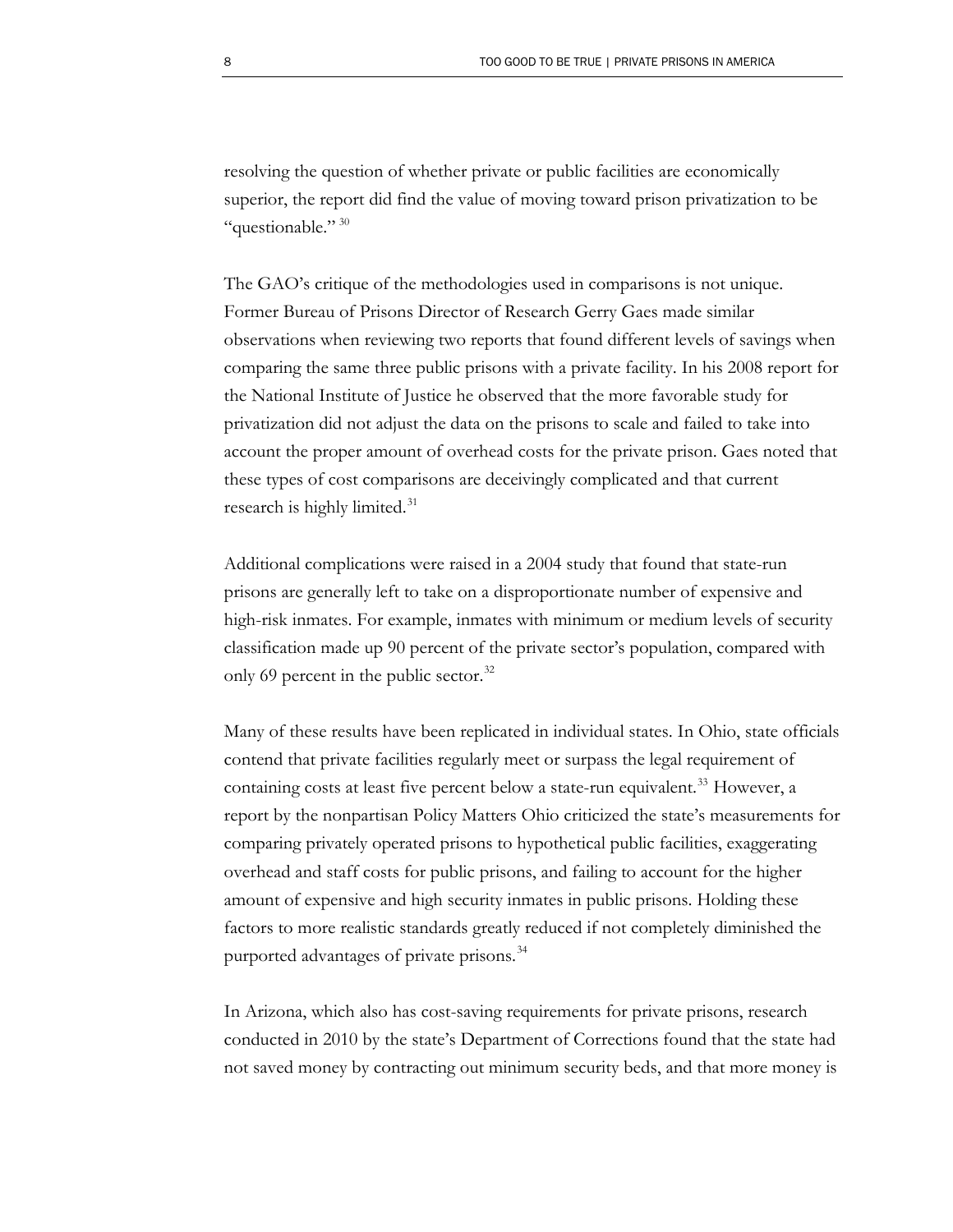actually spent on private medium security beds than would be spent in a publicly operated institution.[35](#page-20-9)

### Private Prisons as a Job Creator?

In 2000 the West Texas town of Littlefield used city bonds to build a prison to be managed by Wackenhut Corrections (GEO). There was hope that this would increase revenue and job opportunities, but the prison closed after it was "plagued by mismanagement, riots and an inmate suicide." Wackenhut soon abandoned the facility and the town was forced to raise taxes, cut services, and eliminate jobs in order to manage the resulting \$9 million debt left by the prison.[36](#page-20-10) This case is not unique, and recent research has found evidence that even under normal circumstances "prisons have not and are not likely to make a positive contribution to local employment growth."[37](#page-20-11) As in Littlefield, prison construction can actually leave communities in a worse situation than they were before.

Despite these findings, privatization continues to be promoted as an effective cost saving measure and job creator throughout the country. For example, in 2011:

- The federal government contracted with the GEO Group for two 650-bed immigration detention facilities in California.<sup>[38](#page-20-12)</sup> This followed a deal with GEO Group for a 600-bed detention center in Texas in 2010.<sup>[39](#page-20-13)</sup>
- Ohio sold a prison to CCA and handed over operations of another facility to Management Training Corp. as part of that state's cost-saving privatization plans. $40, 41$  $40, 41$  $40, 41$
- Florida Governor Rick Scott attempted to privatize 29 prisons and prison healthcare services statewide. Florida has encountered oversight and financial issues with private prisons in the past.<sup>[42](#page-20-16), [43](#page-20-17)</sup>
- Legislators attempted to reintroduce the use of private prisons in Maine. The bill was ultimately killed in January 2012.<sup>[44](#page-20-18)</sup>
- CCA was in negotiations to manage 9,000 beds in Harris County, Texas, despite opposition by the county sheriff.<sup>[45](#page-21-0)</sup> GEO Group's subsidiary, GEO Care, also opened a mental health facility in Texas in 2011.<sup>[46](#page-21-1)</sup>
- Pennsylvania hired an investment bank to assist in the privatization of state functions and assets, which could include prison healthcare.<sup>[47](#page-21-2)</sup>
- The city of Waurika, Oklahoma advanced plans for the construction of a private prison in order to avoid "economic stagnation."[48](#page-21-3)
- Georgia opened an \$80 million prison that was created in partnership with the GEO Group.<sup>[49](#page-21-4)</sup> CCA also announced plans to begin operating a new 1,1[50](#page-21-5)-bed facility in March  $2012.^{50}$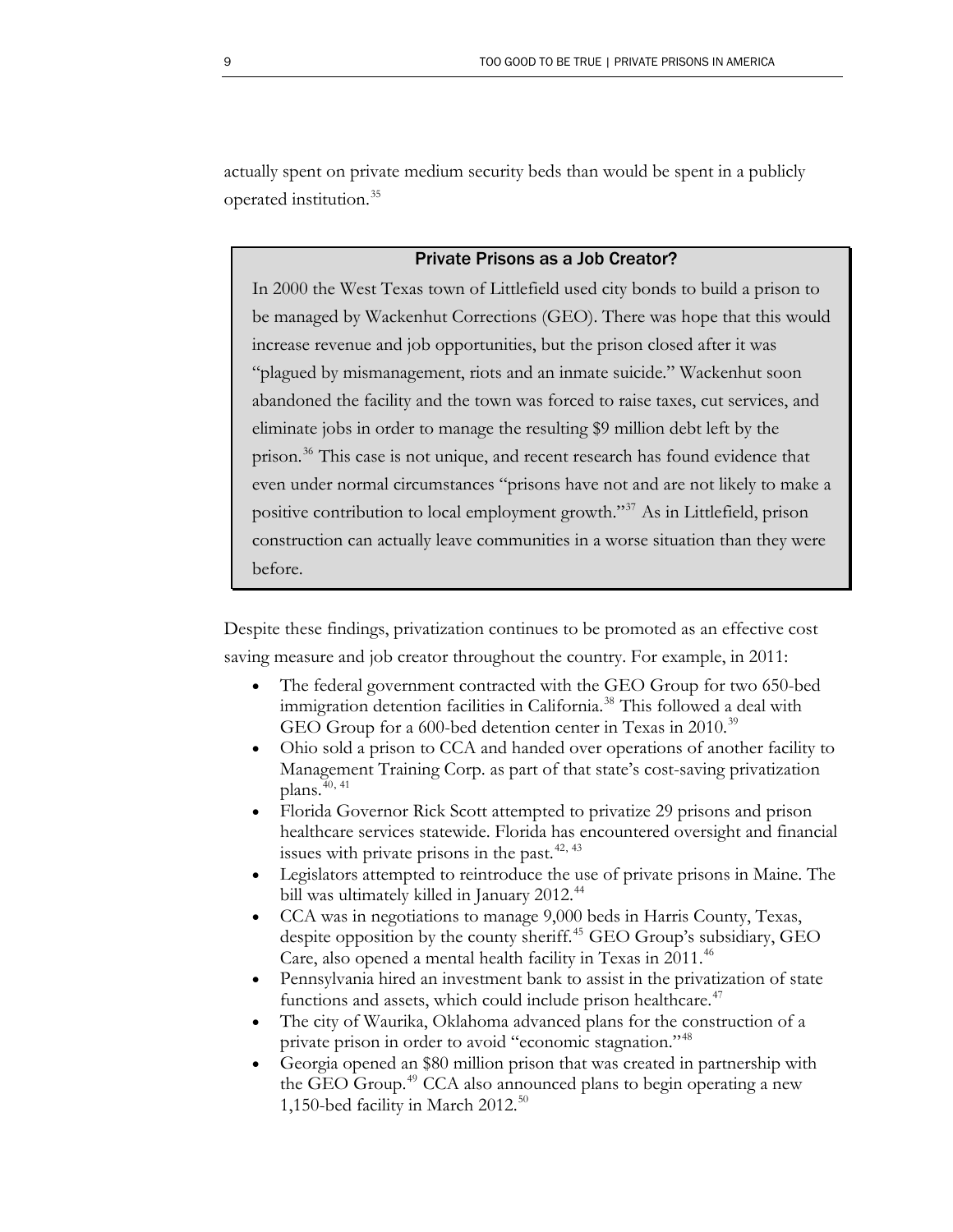Arizona attempted to add 5,000 new private prison beds, despite a budget deficit that led to cuts in education and Medicaid spending.<sup>51, [52](#page-21-7), [53](#page-21-8)</sup>

### Services and Safety

is particularly true for labor costs, which normally account for 60 to 70 percent of Advocates claim that privatization has worked in other industries with equal, if not superior, quality of service and that the same is true for prisons. However, private companies face a challenge in attempting to reduce costs while offering all the services necessary to maintaining safety in prisons. The main reason for this is that personnel and programs, the two most expensive aspects of incarceration, are among the services that receive comparatively less funding in order to contain costs.<sup>[54](#page-21-9)</sup> This annual operating budgets.<sup>[55](#page-21-10)</sup>

"You can begin to squeeze money out of the system. Maybe you can squeeze a half a percent out, who knows? But it's not as if these systems are overfunded to begin with. And at some point, you start to lose quality. And because quality is very difficult to measure in prisons, I'm just worried that you're getting in a race to the bottom."

- Former BOP Director of Research Gerry Gaes on the "McDonaldization" of private prisons.<sup>[56](#page-21-11)</sup>

Privately managed prisons attempt to control costs by regularly providing lower levels of staff benefits, salary, and salary advancement than publicly-run facilities (equal to about \$5,327 less in annual salary for new recruits and \$14,901 less in maximum annual salaries). On average, private prison employees also receive 58 hours less training than their publicly employed counterparts.<sup>[57](#page-21-12)</sup> Consequently, there are higher employee turnover rates in private prisons than in publicly operated facilities.<sup>[58](#page-21-13)</sup>

These dynamics may contribute to safety problems within prisons. Studies have found that assaults in private prisons can occur at double the rate found in public facilities.<sup>[59](#page-21-14)</sup> Researchers also find that public facilities tend to be safer than their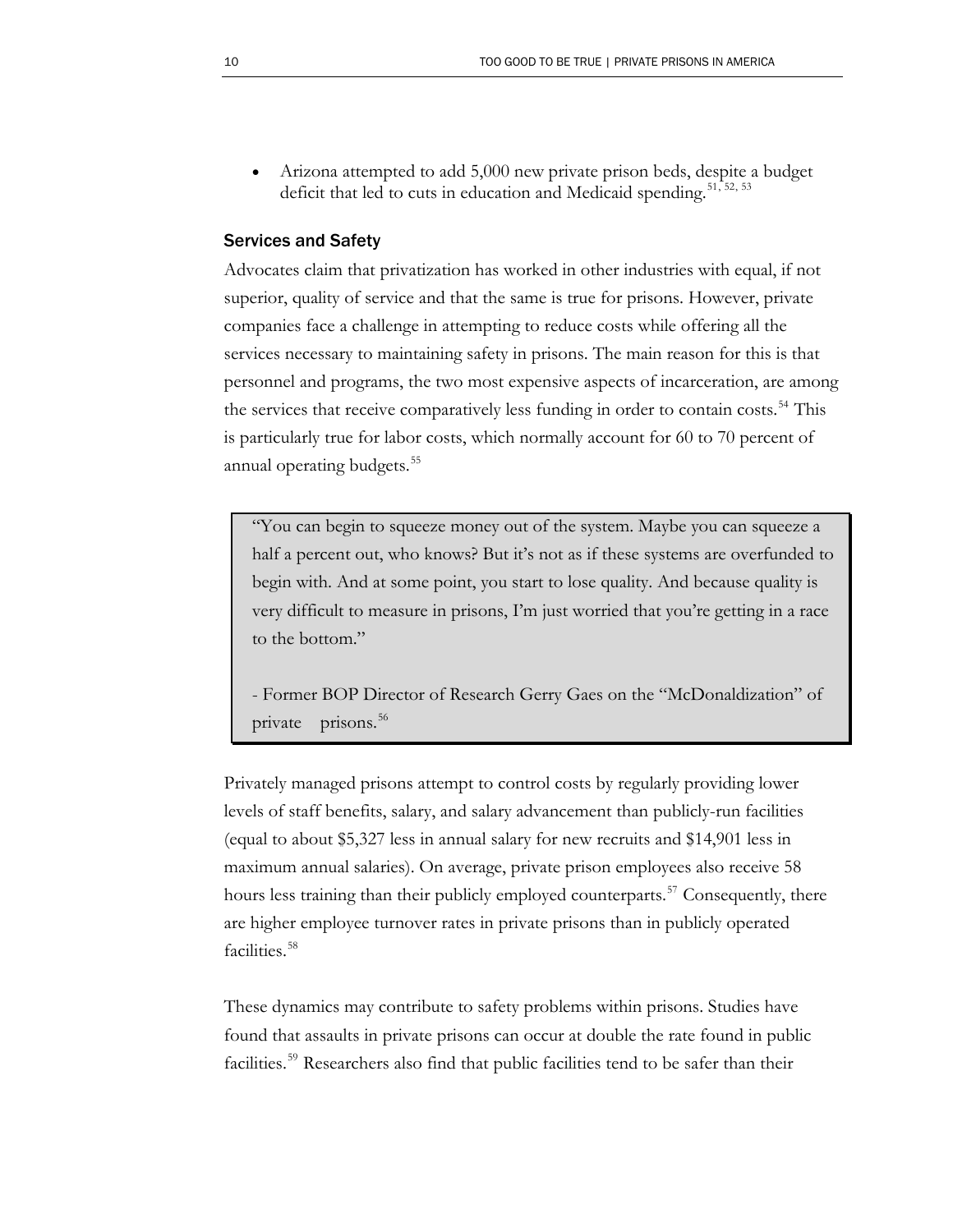private counterparts and that "privately operated prisons appear to have systemic problems in maintaining secure facilities."<sup>[60](#page-21-15), [61](#page-21-16)</sup>

Specific events that have endangered prisoners include:

- The Walnut Grove Youth Correctional Facility in Mississippi is currently under federal investigation after receiving hundreds of brutality complaints.<sup>[62](#page-21-17)</sup> The facility, which is run by the GEO Group, is also the subject of a federal lawsuit claiming that inmates "live in unconstitutional and inhumane conditions and endure great risks to their safety and security" due to understaffing, violence, corruption, and a lack of proper medical care.<sup>[63](#page-21-18)</sup>
- In May 2011, a CCA prison psychiatrist in Florida was accused of asking female inmates to give him lap dances and to expose themselves. It is also alleged that he was offering to trade medication for sex.<sup>[64](#page-21-19)</sup>
- CCA's Idaho Correctional Center was accused of being run as a "gladiator school" in 2010. Footage from the facility showed guards standing by as one inmate beat another into a coma. It was alleged that staff members used violence and the threat of violence to gain leverage of inmates.<sup>[65](#page-21-20)</sup>
- In 2009, Hawaii Governor Linda Lingle announced plans to bring back all of the state's 168 female prisoners being held in the CCA-run Otter Creek Correctional Center in Kentucky. The governor made the decision over concerns of sexual abuse. The facility had a disproportionate number of male workers for a female prison and was found to have four times the level of sexual abuse compared to a state-run counterpart in 2007.<sup>[66](#page-21-21)</sup>
- In February 2007 an African man was left dying on the floor from a head injury for 13 hours at the CCA-run Elizabeth Detention Center in New Jersey. At one time officials discussed sending the body back to Guinea in order to deter the man's widow from traveling to the U.S. and drawing attention to the death.<sup>[67](#page-21-22)</sup>

Private prison companies have also been cited for endangering inmates by providing inadequate healthcare services. In 2001 a Florida grand jury found that CCA facility staff, including a nurse, "failed to demonstrate adequate health training," which contributed to the death of an inmate who swallowed several Ecstasy pills.<sup>[68](#page-21-23)</sup> Another complaint against CCA's medical services involved an inmate who died after officials allegedly refused to fill a \$35 prescription for his hereditary angioedema.<sup>[69](#page-21-24)</sup> An independent report to the Mississippi Department of Corrections found that the GEO-run Eastern Mississippi Correctional Facility inappropriately downgraded mental health diagnoses, discontinued medicine, failed to clean feces and blood out of cell units, and rarely provided mental health care, even when requested.<sup>[70](#page-21-25)</sup> One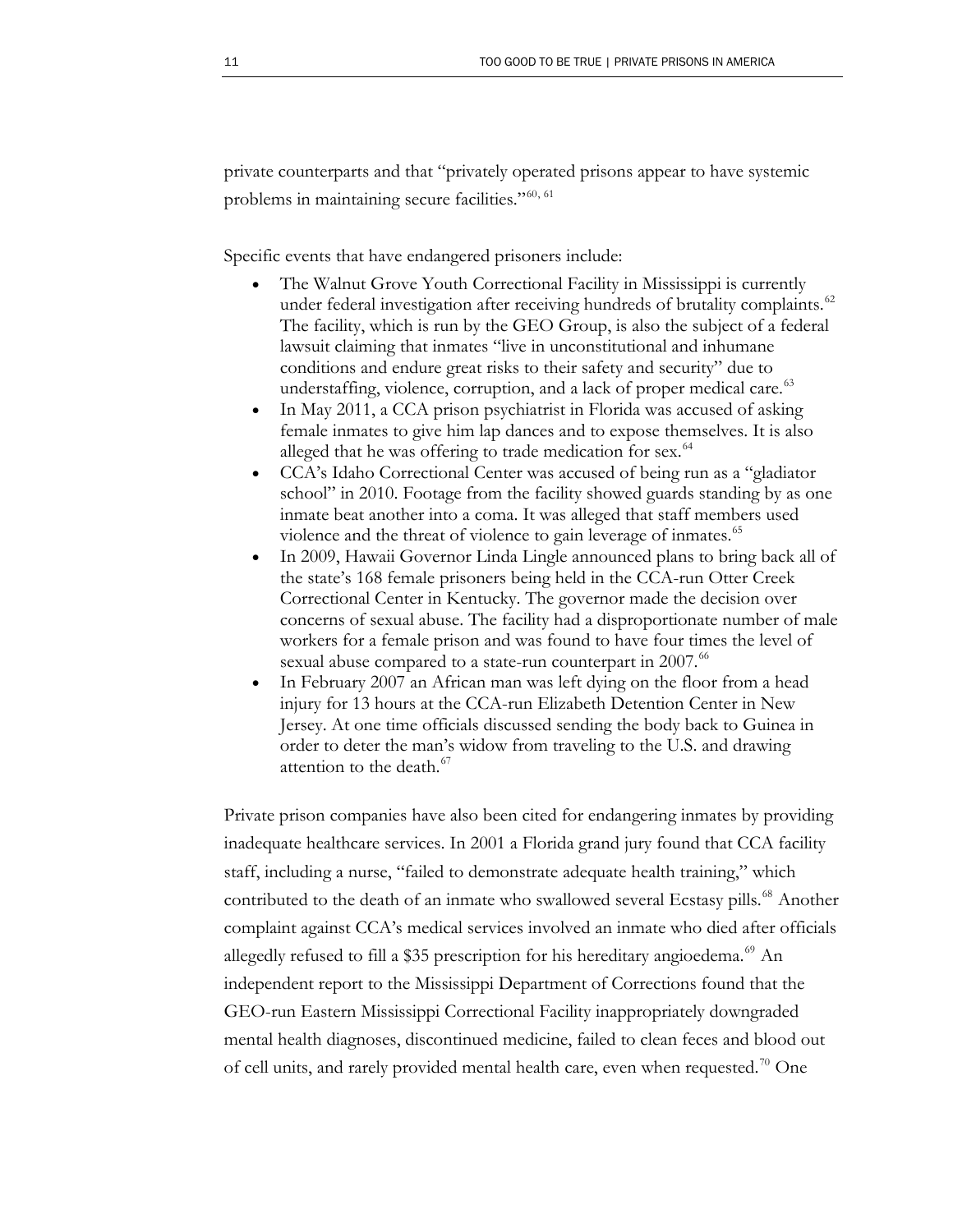report surmises that the failure to provide proper medical care is likely contributed to by the maximization of profits at the expense of employee training.<sup>11</sup>

#### Politicization of Privatization

The overarching philosophy driving these developments is that privatization is often, if not always, preferable to public ownership because of the purported efficiency of private markets. The evidence does not support this point view, however, and a key concern in this area relates to the for-profit prison companies' financial motive, which is summed up in Correction Corporation of America's 2010 Annual Report:

*Our growth is generally dependent upon our ability to obtain new contracts to develop and manage new correctional and detention facilities. This possible growth depends on a number of factors we cannot control, including crime rates and sentencing patterns in various jurisdictions and acceptance of privatization. The demand for our facilities and services could be adversely affected by the relaxation of enforcement efforts, leniency in conviction or parole standards and sentencing practices or through the decriminalization of certain activities that are currently proscribed by our criminal laws.* [72](#page-22-1)

In order to overcome these challenges, private prison companies previously joined with lawmakers, corporations, and interest groups to advocate for privatization through the American Legislative Exchange Council (ALEC). This organization is a nonprofit membership association focused on advancing "the Jeffersonian principles of free markets, limited government, federalism, and individual liberty."[73](#page-22-2) This is pursued in part by advocating for large-scale privatization of governmental functions. CCA paid between \$7,000 and \$25,000 per year as an association member before leaving the organization in 2010. CCA contributed additional funds to sit on issue task forces and sponsor events hosting legislators.<sup>[74](#page-22-3), [75](#page-22-4)</sup> Some media reports have listed GEO Group as a current or recent member of ALEC, but they have not been a member for more than a decade, according to the company's vice president for corporate relations.<sup>[76](#page-22-5)</sup>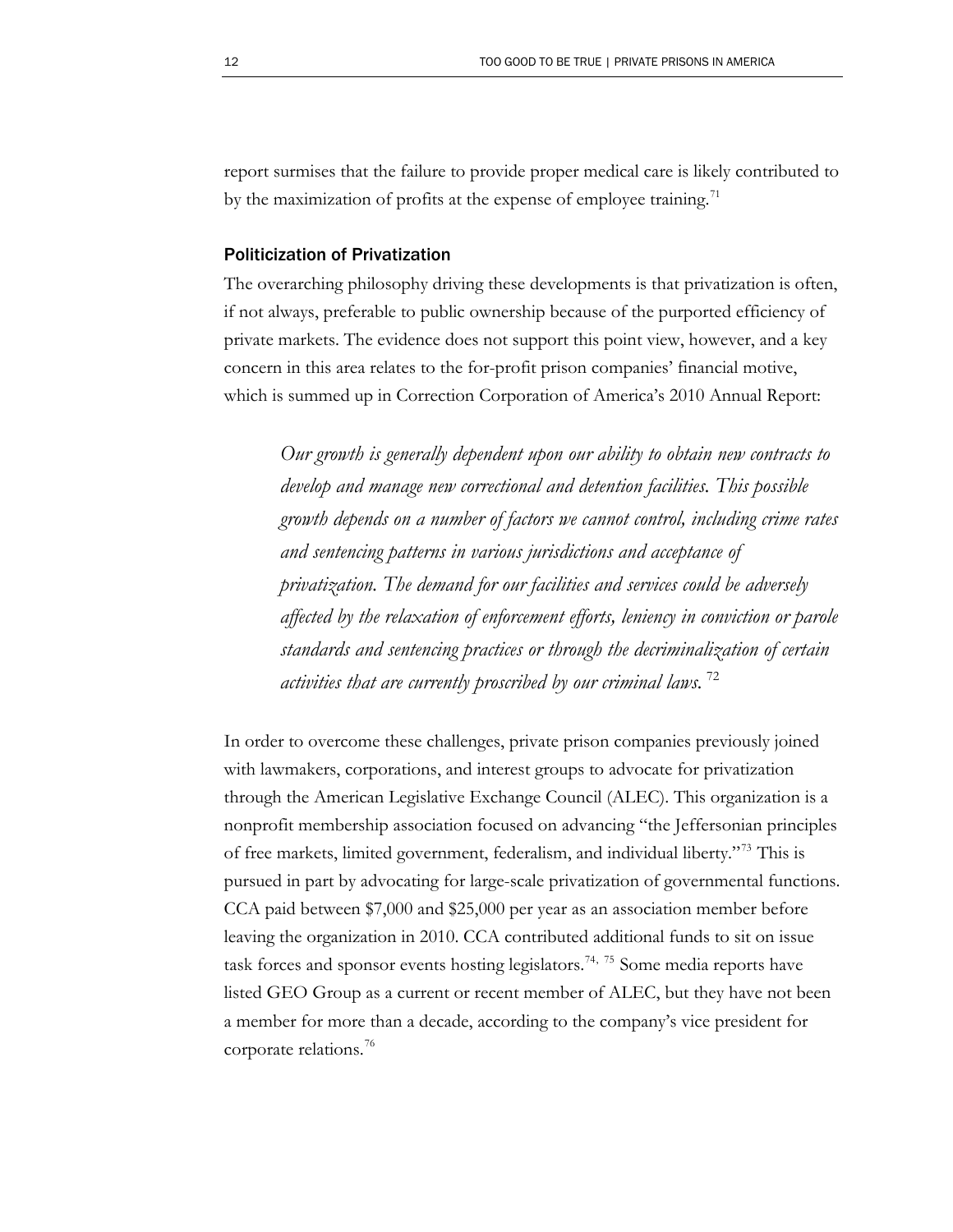While no longer directly involved in ALEC, both CCA and GEO Group were previously involved with the organization at a time when it worked with members to draft model legislation impacting sentencing policy and prison privatization. CCA's involvement in the 1990s went as far as chairing the ALEC Criminal Justice Task Force and having its senior director of business development serve as the private sector task force chair when a series of tough-on-crime proposals were drafted.<sup>[77](#page-22-6), [78](#page-22-7)</sup> CCA and Wackenhut (GEO) were acknowledged by ALEC in 1999 for their substantial contributions to the organization.<sup>[79](#page-22-8)</sup>

ALEC's past model policies have included mandatory minimum sentences, three strikes laws, and truth-in-sentencing, all of which contribute to higher prison populations.<sup>[80](#page-22-9), [81](#page-22-10)</sup> More recently, ALEC has been assisting with legislation that could increase the number of people held in immigration detention facilities.<sup>[82](#page-22-11)</sup> Although specific information on bills concerning criminal justice is unavailable, ALEC claims that member lawmakers introduce an average of 1,000 bills based at least in part on the group's model legislation every year. About 20 percent of these bills end up being enacted, although the proportion fell closer to 14 percent in 2009.<sup>[83](#page-22-12), [84](#page-22-13)</sup>

Private prison companies are also known to spend heavily on independent lobbying, as well as on direct contributions to both state and federal candidates. CCA has spent an average of nearly \$1.4 million per year since 1999 on in-house lobbying, as well as through high-profile lobbying firms such as Akin Gump Strauss Hauer & Feld LLP and McBee Strategic Consulting.<sup>[85](#page-22-14), [86](#page-22-15)</sup> In addition, CCA actively lobbies state officials, employing an average of 70 state-based lobbyists per year throughout the United States since 2003.<sup>[87](#page-22-16)</sup> These lobbying efforts have gone toward promoting the use of private prisons, increasing the nation's prison population, such as through strict immigration laws, and have also been used to block unfavorable bills, such as those that would put private prisons under the jurisdiction of the Freedom of Information Act or ban private prisons entirely.[88](#page-22-17), [89](#page-22-18)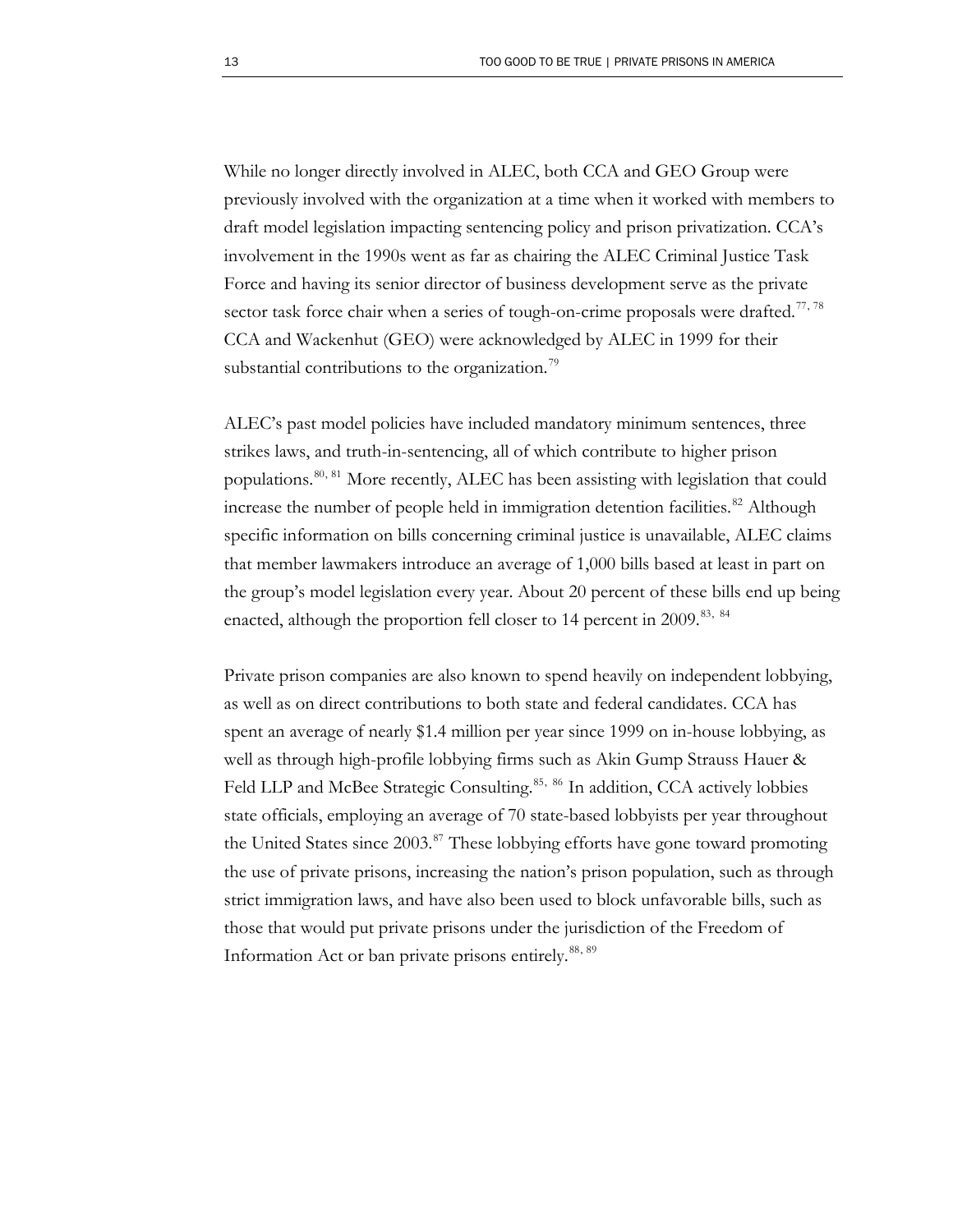

CCA Funds Spent on Federal Lobbying[90](#page-22-19)

Since 2004 CCA's political action committee has given an average of over \$130,000 per election cycle to federal candidates and their political action committees (PACs). CCA has traditionally favored giving to Republicans, but Democrats have received about 20 percent of CCA's federal contributions during this period. Private prison companies have also spent heavily on contributions to Republican and Democratic organizations such as the Republican Governors Association, the Republican State Leadership Committee, and the Democratic Governors Association. CCA's contributions to these groups have averaged over \$80,000 per election cycle, with more than 80 percent going to the Republican Party.<sup>[91](#page-22-20)</sup> Company officials have also made individual contributions to federal elected officials. For example, the 14 CCA board members have given nearly \$43,000 each over the past four election cycles.<sup>[92](#page-22-21), 93</sup>

CCA contributed an average of nearly \$190,000 to state party organizations per election cycle since 2004. As with other contributions, the majority has gone toward Republicans (nearly 75 percent) and has been primarily aimed at states such as Florida and California. From 2003 to 2011 the Florida GOP received nearly \$320,000, while the California GOP received over \$140,000. The Democratic counterparts in these states received  $$73,500$  and \$55,000, respectively. <sup>[94](#page-22-23)</sup> CCA also spent over \$150,000 during this period on efforts to either promote or defeat ballot measures. These referenda mostly focused on increasing state revenue, and spending. However, CCA also supported proposals to implement harsher criminal penalties,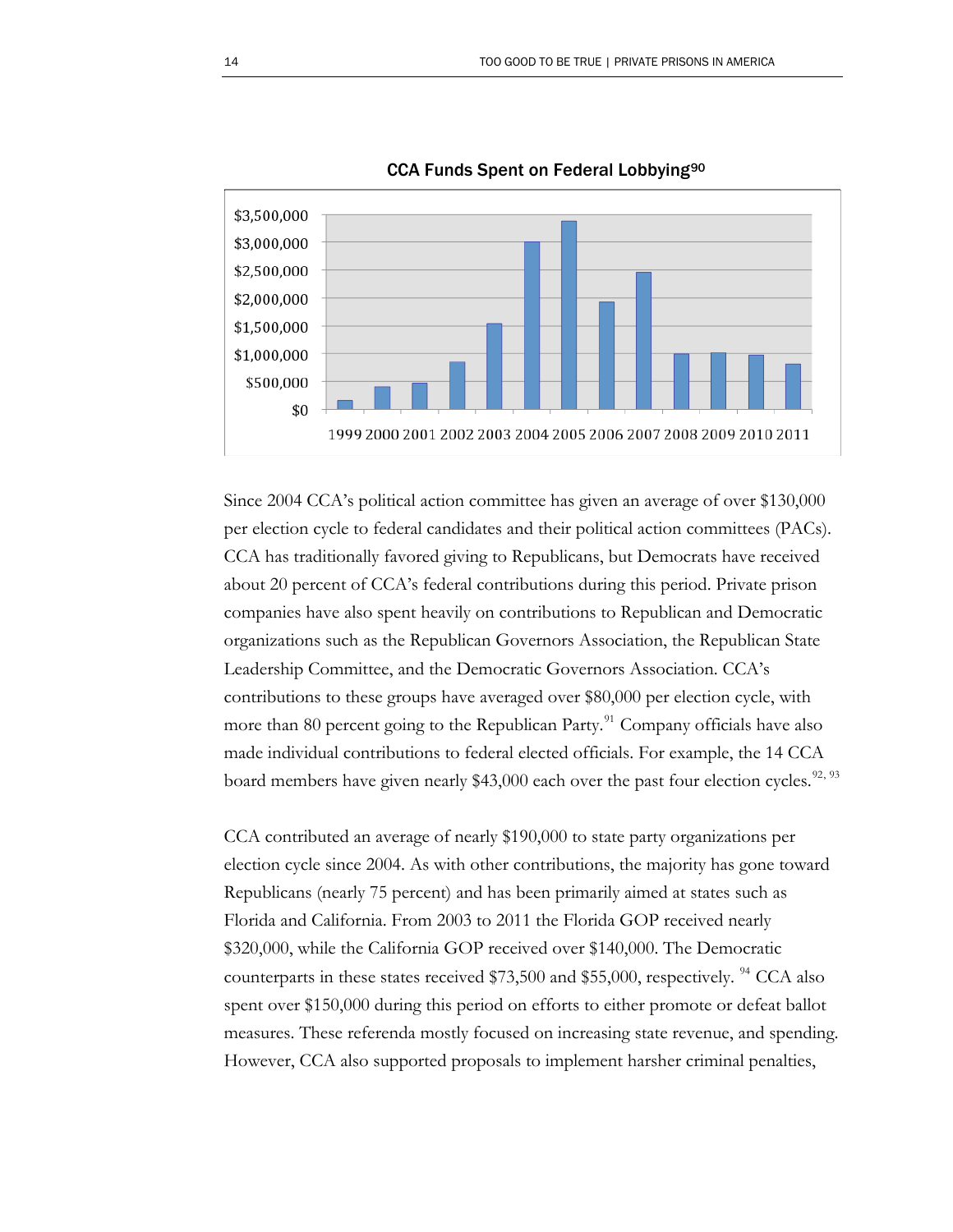make prosecutions easier, and eliminate bail for illegal immigrants charged with violent or gang-related felonies.<sup>[95](#page-22-24), [96](#page-22-25)</sup>

### Lobbying in California

States vary in the amount of information they make available on lobbying, making it impossible to know exactly how much groups like CCA are spending and the issues in which they focus. However, California provides complete lobbying reports online, showing that CCA has spent an average of over \$150,000 per year since 2001 lobbying the governor's office, legislature, Department of Corrections and Rehabilitation, Legislative Analyst's Office, Department of Finance, Office of Planning and Research, Youth and Adult Correctional Agency, and Department of General Services. $\frac{97}{7}$  $\frac{97}{7}$  $\frac{97}{7}$  The issues in which CCA is engaged include budgets, prison construction, youth facilities, out-of-state prison bed programs, the limitation of judicial discretion in sentencing, legislation that would require inmate approval before sending them out of state, and another bill that would outlaw private prisons entirely.<sup>[98](#page-22-27)</sup> Although just one piece of the puzzle, California provides some context for CCA's involvement in the 32 states in which it has lobbied between 2001 and  $2011.<sup>99</sup>$  $2011.<sup>99</sup>$  $2011.<sup>99</sup>$ 

On the state level CCA has given an average of over \$430,000 per election cycle, with nearly 70 percent going toward Republican candidates. Since 2003, the states receiving the largest amount of these funds have been California (\$502,000), Florida (\$438,000), Georgia (\$241,000), Idaho (\$93,000), Tennessee (\$70,000), New Mexico (\$62,000), and Louisiana (\$50,000). Texas Governor Rick Perry, Idaho Governor C.L. "Butch" Otter, Louisiana Governor Bobby Jindal, and three influential Georgia state lawmakers, of which at least one was involved in crafting harsh immigration legislation, received the most individual contributions from 2003 to 2011. The contributions made to these officials ranged from \$10,800 to \$20,000 each.<sup>[100](#page-23-1), 101</sup>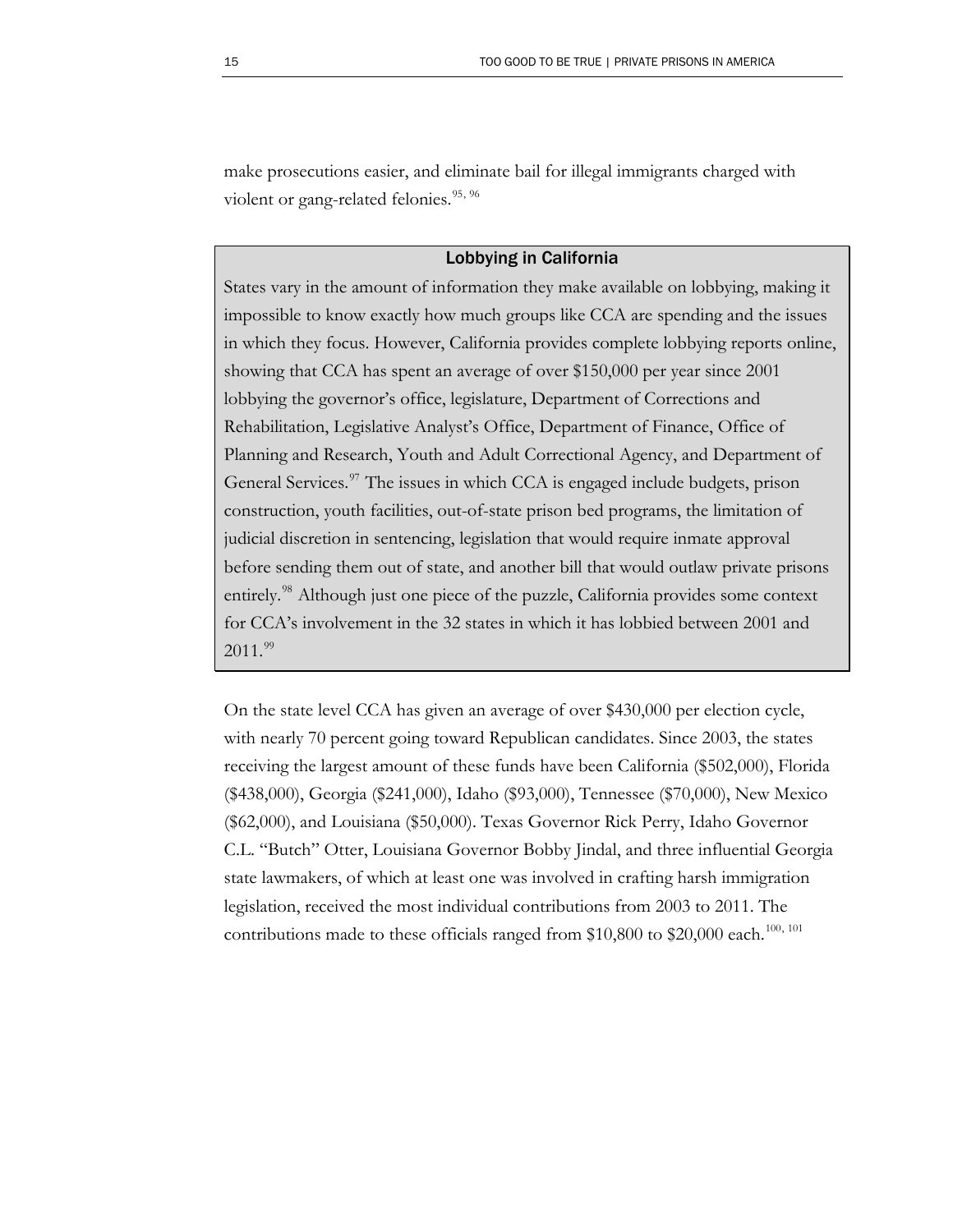

CCA State and Federal Contributions by Election Cycle[102](#page-23-3), [103](#page-23-4), [104](#page-23-5)

The potential for a more sinister relationship between private prison companies and public officials was revealed in 2010 and 2011 when two former juvenile court judges in Pennsylvania were ensnared in the notorious Luzerne County "kids for cash" scandal. The judges were convicted of playing a role in shutting down a public juvenile detention center and steering defendants to new private facilities in exchange for millions of dollars in kickbacks.<sup>[105](#page-23-6)</sup> They are now both serving lengthy prison sentences. This extreme example highlights how the incentives of private prisons can lead to questionable actions taken at the expense of those coming into contact with the justice system.

This commingling of money and influence, while troubling, is not unique in American politics and public policy. However, what makes this particular instance noteworthy is that private prison companies use their influence to increase profits by taking advantage of and continuing the nation's longstanding reliance on incarceration.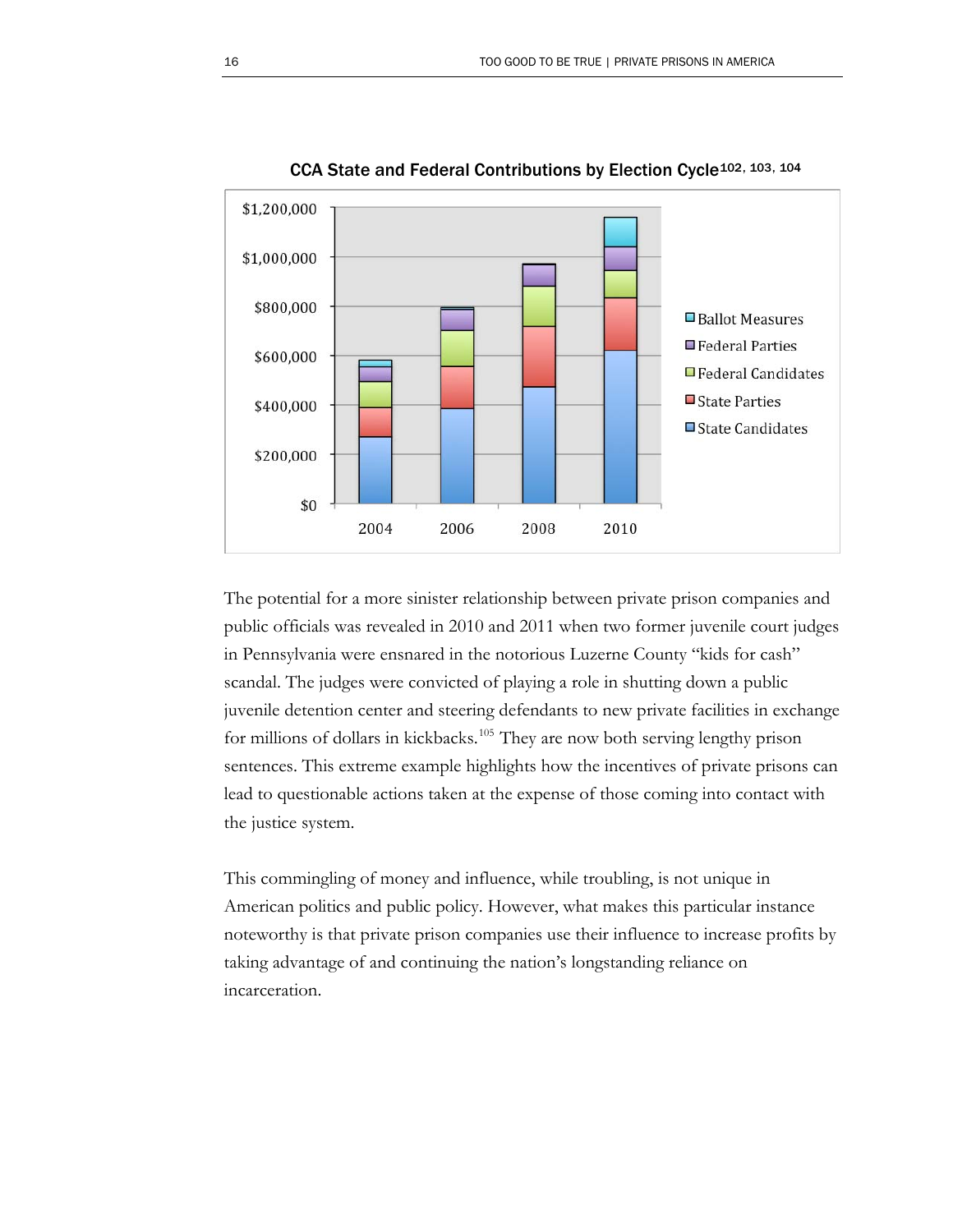### CONCLUSION

Results vary somewhat, but when inconsistencies and research errors are adjusted the savings associated with investing in private prisons appear dubious. Even minimal savings are far from guaranteed, and many studies claiming otherwise have been criticized for their methodology. The available data belies the oft-claimed economic benefits of private contracting, and points to the practice being an unreliable approach toward financial stability.

Even if private prisons can manage to hold down costs, this success often comes at the detriment of services provided. Nationwide, public funds for prisons are already limited, leaving little excess spending that can be cut. Therefore, private prisons must make cuts in important high-cost areas such as staff, training, and programming to create savings.<sup>106</sup> The pressure that companies feel to maintain low overhead costs combined with less direct oversight are likely what led researchers at the University of Utah to conclude that, "quality of services is not improved" in private prisons.<sup>[107](#page-23-7)</sup>

Finally, private prison companies' dependence on ensuring a large prison population to maintain profits provides inappropriate incentives to lobby government officials for policies that will place more people in prison. This is evidenced by the creation and coordination of model legislation through conservative lobbying groups, as well as in the political contributions and lobbying efforts of individual companies. This effort to increase reliance on incarceration comes at a time where America's rate of imprisonment is the highest in the world and when the prison population is far beyond the point of diminishing returns in terms of public safety.

The available evidence does not point to any substantial benefits to privatizing prisons. Although there are instances where private prisons result in small savings, the structure and demands of for-profit prisons appear to produce a negative overall impact on services. In order to reconcile this information with the continued claims that private prisons are superior, one must assume that these contentions are couched more in ideology than in facts.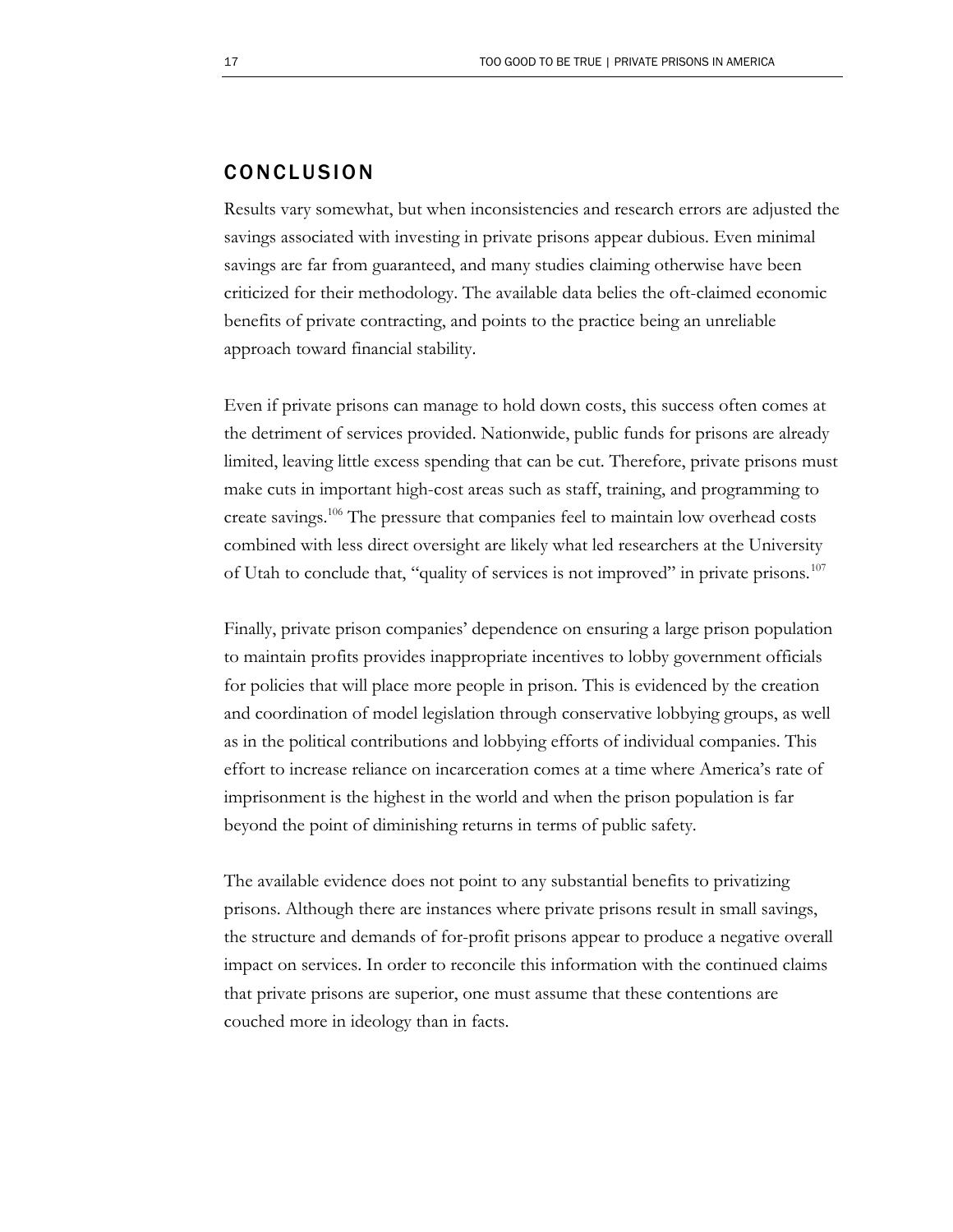<span id="page-19-4"></span><span id="page-19-3"></span>4 Ibid

<span id="page-19-11"></span>[http://www.msnbc.msn.com/id/44936562/ns/business-cnbc\\_tv/t/private-prison-industry-grows-despite](http://www.msnbc.msn.com/id/44936562/ns/business-cnbc_tv/t/private-prison-industry-grows-despite-critics/#.TrKmFPSsc80)[critics/#.TrKmFPSsc80](http://www.msnbc.msn.com/id/44936562/ns/business-cnbc_tv/t/private-prison-industry-grows-despite-critics/#.TrKmFPSsc80)

<span id="page-19-12"></span>14 Greene, J. (2000). Prison privatization: recent developments in the United States. Toronto, Canada: Center on Crime, Communities & Culture. Available online here:

<span id="page-19-13"></span>[http://archive.epinet.org/real\\_media/010111/materials/greene2.pdf](http://archive.epinet.org/real_media/010111/materials/greene2.pdf)

15 Harrison, P.M. & Beck, A.J. (2004). Prisoners in 2003. Washington, DC: Bureau of Justice Statistics. Available online here: <http://bjs.ojp.usdoj.gov/content/pub/pdf/p03.pdf>

<span id="page-19-14"></span>16 Private prison set to open in February. (1999, September 13). *Portsmouth Daily Times.* Available online here: [http://news.google.com/newspapers?id=D-](http://news.google.com/newspapers?id=D-NbAAAAIBAJ&sjid=DVMNAAAAIBAJ&pg=2728,3978340&dq=private+prison+set+to+open+in+february&hl=en)

[NbAAAAIBAJ&sjid=DVMNAAAAIBAJ&pg=2728,3978340&dq=private+prison+set+to+open+in+february&hl=en](http://news.google.com/newspapers?id=D-NbAAAAIBAJ&sjid=DVMNAAAAIBAJ&pg=2728,3978340&dq=private+prison+set+to+open+in+february&hl=en)

<span id="page-19-15"></span>17 Cheung, A. (2004). Prison privatization and the use of incarceration. Washington, DC: The Sentencing Project. Available online here: [http://www.sentencingproject.org/doc/publications/inc\\_prisonprivatization.pdf](http://www.sentencingproject.org/doc/publications/inc_prisonprivatization.pdf) 18 A terrible idea. (2008, September 14). *Las Vegas Sun*. Available online here:

<span id="page-19-16"></span><http://www.lasvegassun.com/news/2008/sep/14/terrible-idea/>

<span id="page-19-17"></span>19 Dillion, J. (2004, January 2). Private prison company to house 700 Vermont inmates. *Vermont Public Radio*. Available online here: [http://www.vpr.net/news\\_detail/70230/](http://www.vpr.net/news_detail/70230/)

<span id="page-19-18"></span><sup>20</sup> The GEO Group announces contract cancellations for three community correctional facilities in California. Retrieved December 20, 2011 from [http://phx.corporate-ir.net/phoenix.zhtml?c=91331&p=irol-](http://phx.corporate-ir.net/phoenix.zhtml?c=91331&p=irol-newsArticle&ID=1583791&highlight=)

<span id="page-19-19"></span>newsArticle&ID=1583791&highlight=<br><sup>21</sup> Haughney, K. (2011, August 26). Prison privatization to process despite resignation of Ed Buss. *Orlando Sentinel.* Available online here: [http://articles.orlandosentinel.com/2011-08-26/news/fl-prison-privatization-buss-issues-](http://articles.orlandosentinel.com/2011-08-26/news/fl-prison-privatization-buss-issues-20110825_1_prison-privatization-privatization-process-privatization-debate)[20110825\\_1\\_prison-privatization-privatization-process-privatization-debate](http://articles.orlandosentinel.com/2011-08-26/news/fl-prison-privatization-buss-issues-20110825_1_prison-privatization-privatization-process-privatization-debate)

<span id="page-19-20"></span>22 Ortega, B. (2011, August 19). Coolidge voices desire to land new prison. *The Arizona Republic*. Available online here: [http://www.azcentral.com/news/articles/2011/08/19/20110819arizona-prisons-coolidge-voice-desire-new](http://www.azcentral.com/news/articles/2011/08/19/20110819arizona-prisons-coolidge-voice-desire-new-prison.html)[prison.html](http://www.azcentral.com/news/articles/2011/08/19/20110819arizona-prisons-coolidge-voice-desire-new-prison.html)

<span id="page-19-21"></span>23 Love, N. (2011, October 17). New Hampshire to seek bids for private prisons. *Bloomberg Businessweek*. Available online here: http://www.businessweek.com/ap/financialnews/D9QE2V200.htm

<span id="page-19-22"></span><sup>24</sup> Hartney, C. & Glesmann, C. (2011). Responding to the growth of the private prison industry in the United States. Oakland, California: National Council on Crime and Delinquency.<br><sup>25</sup> Beck, A.J. (2000). Prisoners in 1999. Washington, DC: Bureau of Justice Statistics; Beck, A.J. & Harrison, P.M.

<span id="page-19-23"></span>(2001). Prisoners in 2000. Washington, DC: Bureau of Justice Statistics; Harrison, P.M. & Beck, A.J. (2002). Prisoners in 2001. Washington, DC: Bureau of Justice Statistics; Harrison, P.M. & Beck, A.J. (2003). Prisoners in 2002. Washington, DC: Bureau of Justice Statistics; Harrison, P.M. & Beck, A.J. (2004). Prisoners in 2003. Washington, DC: Bureau of Justice Statistics; Harrison, P.M. & Beck, A.J. (2005). Prisoners in 2004. Washington, DC: Bureau of Justice Statistics; Harrison, P.M. & Beck, A.J. (2006). Prisoners in 2005. Washington, DC: Bureau of Justice Statistics; Sabol, W.J., Couture, H. & Harrison, P.M. (2007). Prisoners in 2006. Washington, DC: Bureau of Justice Statistics; West, H.C., & Sabol, W.J. (2008). Prisoners in 2007. Washington, DC: Bureau of Justice Statistics; Sabol, W.J., West, H.C., & Cooper, M. (2009). Prisoners in 2008. Washington, DC: Bureau of Justice Statistics; West, H.C., Sabol, W.J., & Greenman, S.J. (2010). Prisoners in 2009. Washington, DC: Bureau of Justice Statistics; Guerino, P., Harrison, P.M., & Sabol, P.M. (2011). Prisoners in 2010. Washington, DC: Bureau of Justice Statistics.

<span id="page-19-0"></span><sup>1</sup> Guerino, P., Harrison, P.M., & Sabol, P.M. (2011). Prisoners in 2010. Washington, DC: Bureau of Justice Statistics. Available online here: http://bis.oip.usdoi.gov/content/pub/pdf/p10.pdf

<span id="page-19-1"></span><sup>2</sup> Beck, A.J. (2000). Prisoners in 1999. Washington, DC: Bureau of Justice Statistics; Guerino, P., Harrison, P.M., & Sabol, P.M. (2011). Prisoners in 2010. Washington, DC: Bureau of Justice Statistics. Prisoners in 1999 available online here: <http://bjs.ojp.usdoj.gov/content/pub/pdf/p99.pdf>

<span id="page-19-2"></span><sup>3</sup> Meskell, A.W. (1999). An American resolution: The history of prisons in the United States from 1777 to 1877. *Stanford Law Review*, *51*(4), 839-865. Available online here:

[http://www.thefreelibrary.com/An+American+resolution%3A+the+history+of+prisons+in+the+United+States...](http://www.thefreelibrary.com/An+American+resolution%3A+the+history+of+prisons+in+the+United+States...-a054494317) [a054494317](http://www.thefreelibrary.com/An+American+resolution%3A+the+history+of+prisons+in+the+United+States...-a054494317)

<span id="page-19-6"></span><span id="page-19-5"></span><sup>&</sup>lt;sup>5</sup> Dolovich, S. (2005). State punishment and private prisons. *Duke Law Journal*, 55(3), 437-546.<br><sup>6</sup> Harding, R. (2001). Private prisons. *Crime and Justice, 28*, 265-346.<br>7 Kirchhoff, S.M. (2010). Economic impacts of pr Available online here:<http://www.fas.org/sgp/crs/misc/R41177.pdf><br><sup>8</sup> Harding, R. (2001). Private prisons. Crime and Justice, 28, 265-346.

<span id="page-19-8"></span><span id="page-19-7"></span><sup>&</sup>lt;sup>9</sup> McDonald, D.C. (1992). Private Penal Institutions. Crime and Justice, 16, 361-419.<br><sup>10</sup> Mattera, P. & Khan, M. (with LeRoy, G., & Davis, K.). (2001). Jail breaks: Economic development subsidies given to private prisons. Washington, DC: Good Jobs First. Available online here:

<http://www.goodjobsfirst.org/sites/default/files/docs/pdf/jailbreaks.pdf>

<span id="page-19-9"></span><sup>11</sup> Mattera, P., Khan, M., & Nathan, S. (2003). Corrections Corporation of America: A critical look at its first twenty years. Charlotte, North Carolina: Grassroots Leadership. Available online here:

[http://www.grassrootsleadership.org/\\_publications/CCAAnniversaryReport.pdf](http://www.grassrootsleadership.org/_publications/CCAAnniversaryReport.pdf)

<span id="page-19-10"></span><sup>12</sup> Hartney, C. & Glesmann, C. (2011). Responding to the growth of the private prison industry in the United States. Oakland, California: National Council on Crime and Delinquency. 13 Cohn, S. (2011, October 18). Private prison industry grows despite critics. *MSNBC.com*. Available here: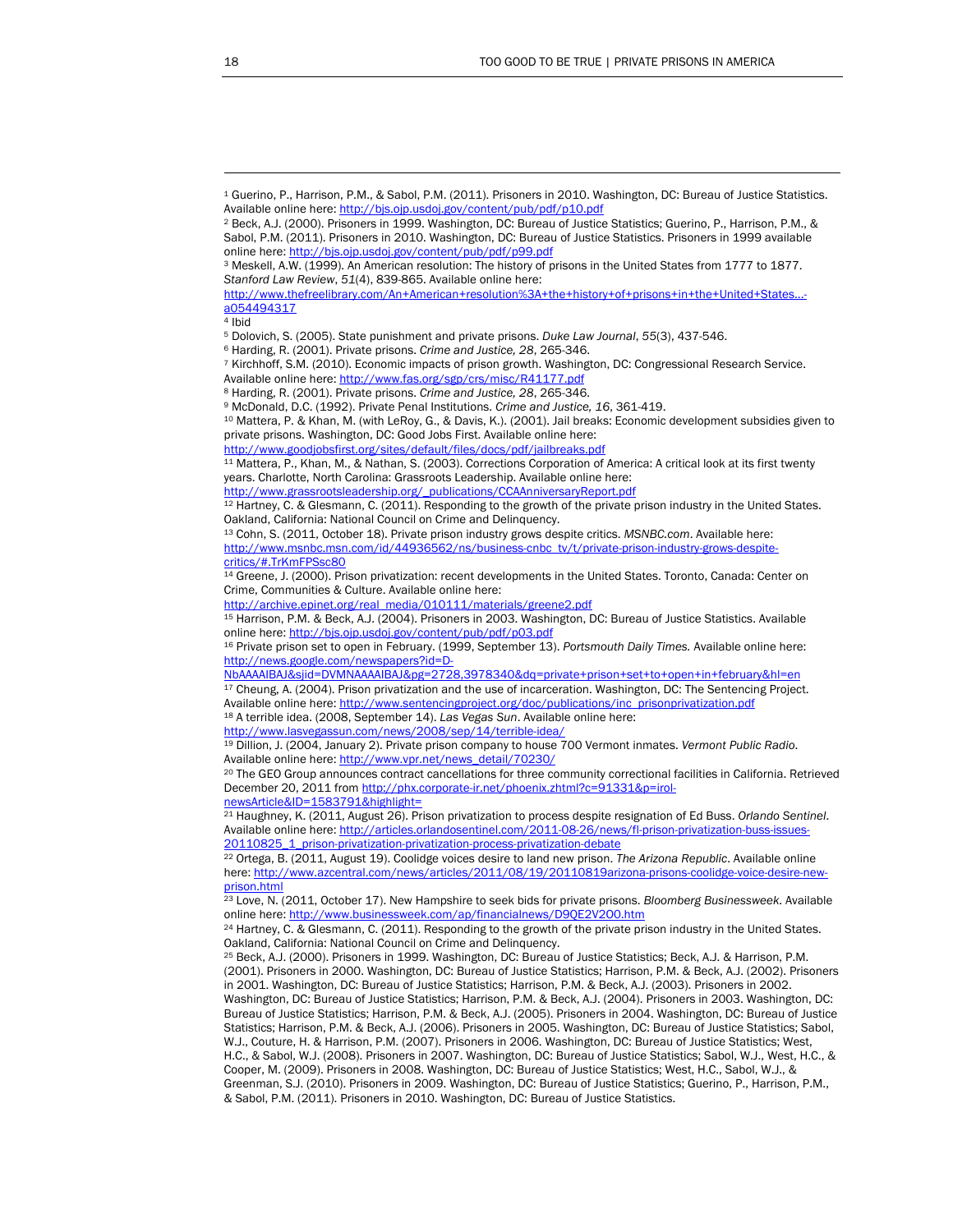<span id="page-20-2"></span>28 Beck, A.J. (2000). Prisoners in 1999. Washington, DC: Bureau of Justice Statistics. Available online here: [http://bjs.ojp.usdoj.gov/content/pub/pdf/p99.pdf;](http://bjs.ojp.usdoj.gov/content/pub/pdf/p99.pdf) Beck, A.J. & Harrison, P.M. (2001). Prisoners in 2000. Washington, DC: Bureau of Justice Statistics. Available online here:

[http://bjs.ojp.usdoj.gov/content/pub/pdf/p00.pdf;](http://bjs.ojp.usdoj.gov/content/pub/pdf/p00.pdf) Harrison, P.M. & Beck, A.J. (2002). Prisoners in 2001. Washington, DC: Bureau of Justice Statistics. Available online here:

[http://bjs.ojp.usdoj.gov/content/pub/pdf/p01.pdf;](http://bjs.ojp.usdoj.gov/content/pub/pdf/p01.pdf) Harrison, P.M. & Beck, A.J. (2003). Prisoners in 2002. Washington, DC: Bureau of Justice Statistics. Available online here:

[http://bjs.ojp.usdoj.gov/content/pub/pdf/p02.pdf;](http://bjs.ojp.usdoj.gov/content/pub/pdf/p02.pdf) Harrison, P.M. & Beck, A.J. (2004). Prisoners in 2003. Washington, DC: Bureau of Justice Statistics. Available online here:

[http://bjs.ojp.usdoj.gov/content/pub/pdf/p03.pdf;](http://bjs.ojp.usdoj.gov/content/pub/pdf/p03.pdf) Harrison, P.M. & Beck, A.J. (2005). Prisoners in 2004. Washington, DC: Bureau of Justice Statistics. Available online here:

[http://bjs.ojp.usdoj.gov/content/pub/pdf/p04.pdf;](http://bjs.ojp.usdoj.gov/content/pub/pdf/p04.pdf) Harrison, P.M. & Beck, A.J. (2006). Prisoners in 2005. Washington, DC: Bureau of Justice Statistics. Available online here:

[http://bjs.ojp.usdoj.gov/content/pub/pdf/p05.pdf;](http://bjs.ojp.usdoj.gov/content/pub/pdf/p05.pdf) Sabol, W.J., Couture, H. & Harrison, P.M. (2007). Prisoners in 2006. Washington, DC: Bureau of Justice Statistics. Available online here:

[http://bjs.ojp.usdoj.gov/content/pub/pdf/p06.pdf;](http://bjs.ojp.usdoj.gov/content/pub/pdf/p06.pdf) West, H.C., & Sabol, W.J. (2008). Prisoners in 2007. Washington, DC: Bureau of Justice Statistics. Available online here:<http://bjs.ojp.usdoj.gov/content/pub/pdf/p07.pdf>; Sabol, W.J., West, H.C., & Cooper, M. (2009). Prisoners in 2008. Washington, DC: Bureau of Justice Statistics. Available online here: [http://bjs.ojp.usdoj.gov/content/pub/pdf/p08.pdf;](http://bjs.ojp.usdoj.gov/content/pub/pdf/p08.pdf) West, H.C., Sabol, W.J., & Greenman, S.J. (2010). Prisoners in 2009. Washington, DC: Bureau of Justice Statistics. Available online here:

[http://bjs.ojp.usdoj.gov/content/pub/pdf/p09.pdf;](http://bjs.ojp.usdoj.gov/content/pub/pdf/p09.pdf) Guerino, P., Harrison, P.M., & Sabol, P.M. (2011). Prisoners in 2010. Washington, DC: Bureau of Justice Statistics. Available online here:

<http://bjs.ojp.usdoj.gov/content/pub/pdf/p10.pdf>

<span id="page-20-3"></span>29 Sloane, D.M., Alexander, D.P., Stolz, B.A., Rabinowitz, B.I., Williams, P.V., Hamilton, G.R., Burton, D.R., Boyles, S.D., & Svoboda, D.B. (1996). Private and public prisons: studies comparing operational costs and/or quality of service. Washington, DC: United States General Accounting Office, General Government Division. Available online here: <http://www.gao.gov/archive/1996/gg96158.pdf>

<span id="page-20-4"></span>30 Lundahl, B., Kunz, C., Brownell, C., Harris, N., & Van Vleet, R. (2009). Prison privatization: A meta-analysis of cost effectiveness and quality of confinement indicators. Research on Social Work Practice, 19, 383-395.<br><sup>31</sup> Gaes, G. (2008). Cost, performance studies look at prison privatization. National Institute of Justice Journal, 259,

<span id="page-20-5"></span>32-36. Available online here: <https://www.ncjrs.gov/pdffiles1/nij/221507.pdf>

<span id="page-20-6"></span>32 Blakely, C.R. & Bumphus, V.W. (2004). Private and public sector prisons—a comparison of select characteristics. *Federal Probation, 68*(1), 27-31. Available online here:

[http://findarticles.com/p/articles/mi\\_qa4144/is\\_200406/ai\\_n9446513/](http://findarticles.com/p/articles/mi_qa4144/is_200406/ai_n9446513/)

<span id="page-20-7"></span>33 Paynter, B. (2011). Cells for sale: Understand prison costs & savings. Cleveland, Ohio: Policy Matters Ohio. Available online here:<http://www.policymattersohio.org/pdf/CellsForSale2011.pdf> 34 Ibid

<span id="page-20-9"></span><span id="page-20-8"></span>35 Ryan, L.C. (2011). FY 2010 operating per capita cost report: Cost identification and comparison of state and private contract beds. Arizona: Arizona Department of Corrections, Bureau of Planning, Budget, and Research. Available online here: [http://www.azcorrections.gov/adc/reports/ADC\\_FY2010\\_PerCapitaRep.pdf](http://www.azcorrections.gov/adc/reports/ADC_FY2010_PerCapitaRep.pdf)

<span id="page-20-10"></span>36 Ingram, S. (2011, July 28). Debt-ridden West Texas town sells empty prison for \$6 billion. *The Dallas Morning News*. Available online here: [http://www.dallasnews.com/news/state/headlines/20110728-debt-ridden-west-texas](http://www.dallasnews.com/news/state/headlines/20110728-debt-ridden-west-texas-town-sells-empty-prison-for-6-million.ece)[town-sells-empty-prison-for-6-million.ece](http://www.dallasnews.com/news/state/headlines/20110728-debt-ridden-west-texas-town-sells-empty-prison-for-6-million.ece)

<span id="page-20-11"></span>37 Hooks, G., Mosher, C., Genter, S., Rotolo, T., & Lobao, L. (2010). Revisiting the impact of prison building on job growth: Education, incarceration, and county-level employment, 1976-2004. *Social Science Quarterly, 91*(1), 229- 244.

<span id="page-20-13"></span><span id="page-20-12"></span>38 The GEO Group announces contract for 1,300-bed detention facility in California. Retrieved December 20, 2011 from <http://phx.corporate-ir.net/phoenix.zhtml?c=91331&p=irol-newsArticle&ID=1569532&highlight=>39 The GEO Group announces contract for new 600-bed immigration Civil Detention Center in Texas. Retrieved December 20, 2011 from http://phx.corporate-ir.net/phoenix.zhtml?c=91331&p=irol-<br>newsArticle&ID=1505751&highlight=

<span id="page-20-14"></span>40 Paynter, B. (2011). Cells for sale: Understand prison costs & savings. Cleveland, Ohio: Policy Matters Ohio. Available online here:<http://www.policymattersohio.org/pdf/CellsForSale2011.pdf>

<span id="page-20-15"></span>41 Associated Press. (2011, September 1). Ohio becomes first state to sell state prison to private company. Available online here: <http://www.toledoblade.com/State/2011/09/01/Ohio-private-vendors-to-buy-run-state-prisons.html> 42 Tampa Bay Online. (2011, December 14). A public debate over private prisons. Available online here:

<span id="page-20-17"></span><span id="page-20-16"></span>http://www2.tbo.com/news/opinion/2011/dec/14/meopino1-a-public-debate-over-private-prisons-ar-334 43 Bousquet, S. (2011, December 8). Scott's budget boosts schools, hits hospitals. *Tampa Bay Times*. Available online here: <http://www.tampabay.com/news/education/k12/scotts-budget-boosts-schools-hits-hospitals/1205257>

<span id="page-20-18"></span>44 Associated Press. (2012, January 9). Maine private prison bill headed to dead files. Available online here: <http://www.miamiherald.com/2012/01/09/2581262/maine-private-prison-bill-headed.html>

<span id="page-20-0"></span><sup>26</sup> Beck, A.J. (2000). Prisoners in 1999. Washington, DC: Bureau of Justice Statistics; Guerino, P., Harrison, P.M., & Sabol, P.M. (2011). Prisoners in 2010. Washington, DC: Bureau of Justice Statistics.

<span id="page-20-1"></span><sup>27</sup> Kansas and North Dakota contracted out services to a certain extent after 1999 before discontinuing privatization by 2009.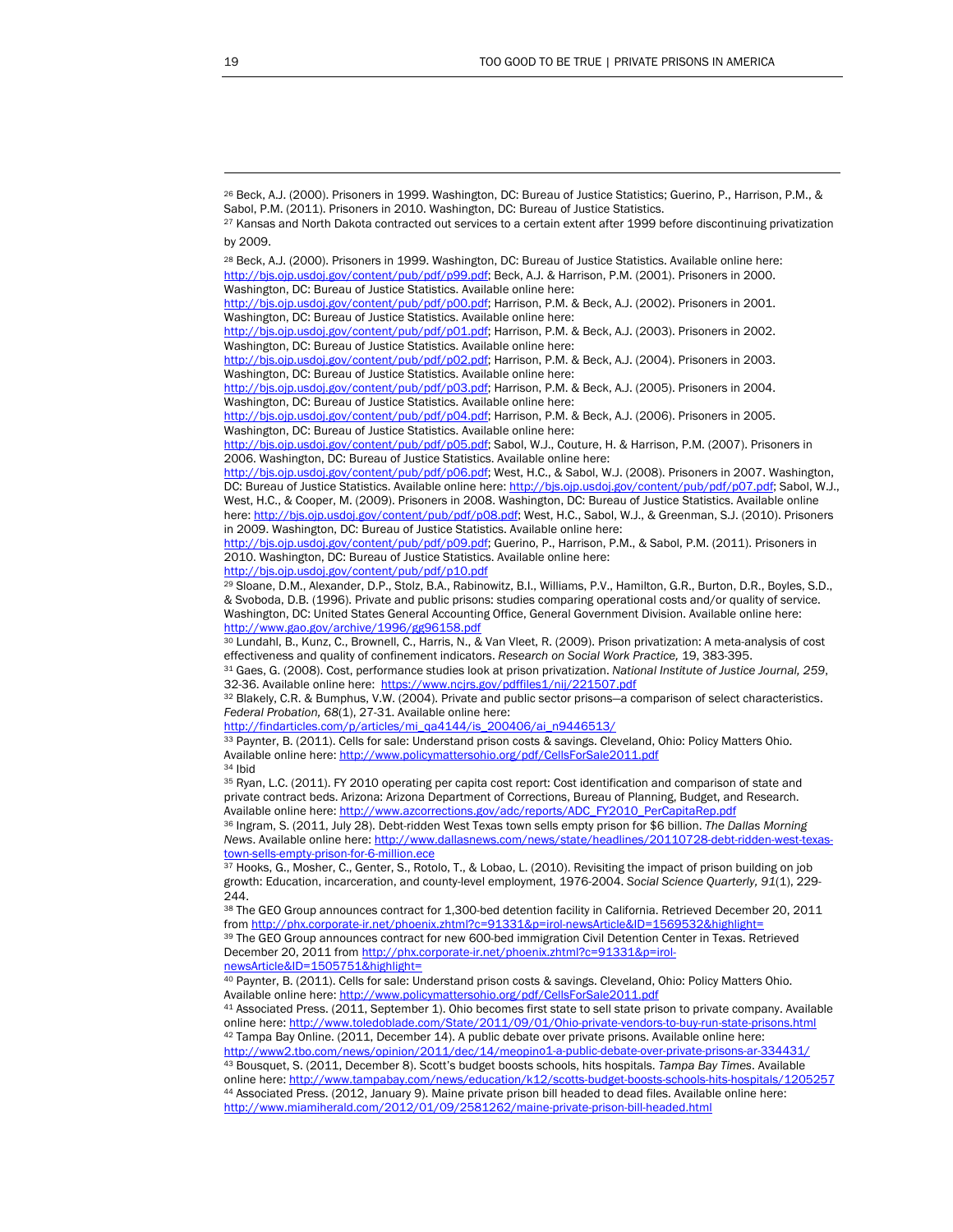49 The Union-Recorder. (2011, December 7). New prison officially open. Available online here:

<span id="page-21-4"></span>[http://www.menafn.com/qn\\_news\\_story.asp?storyid=%7B36b3bd4c-c37a-463b-8047-c37c0107381d%7D](http://www.menafn.com/qn_news_story.asp?storyid=%7B36b3bd4c-c37a-463b-8047-c37c0107381d%7D) 50 CCA begins hiring at brand new Jenkins facility. Retrieved December 20, 2011 from

<span id="page-21-6"></span><span id="page-21-5"></span>http://www.cca.com/newsroom/news-releases/279/<br><sup>51</sup> Pitzl, M.J. (2011, April 2). Arizona lawmakers approve \$1.1 billion in budget cuts. *The Arizona Republic*. Available online here: [http://www.azcentral.com/news/articles/2011/04/02/20110402arizona-lawmakers-approve-budget](http://www.azcentral.com/news/articles/2011/04/02/20110402arizona-lawmakers-approve-budget-cuts.html)[cuts.html](http://www.azcentral.com/news/articles/2011/04/02/20110402arizona-lawmakers-approve-budget-cuts.html)

<span id="page-21-8"></span><span id="page-21-7"></span>52 Davenport, P. (2011, August 19). Arizona weighs decision on new private prisons. *Associated Press*. Available online here: <http://www.miamiherald.com/2011/08/19/2367005/arizona-weighs-decision-on-new.html> 53 Hodai, B. (2011, December 15). Private prisons gone wild. *In These Times.* Available online here: [http://inthesetimes.com/article/12423/private\\_prisons\\_gone\\_wild](http://inthesetimes.com/article/12423/private_prisons_gone_wild)

<span id="page-21-9"></span>54 Paynter, B. (2011). Cells for sale: Understand prison costs & savings. Cleveland, Ohio: Policy Matters Ohio. Available online here:<http://www.policymattersohio.org/pdf/CellsForSale2011.pdf>

<span id="page-21-10"></span>55 Gaes, G.G. (2010). The current status of prison privatization on American prisons. Florida State University. Available online here: [http://works.bepress.com/cgi/viewcontent.cgi?article=1000&context=gerald\\_gaes&sei](http://works.bepress.com/cgi/viewcontent.cgi?article=1000&context=gerald_gaes&sei-redir=1#search=%22current+status+of+prison+privatization+research+on%22)[redir=1#search=%22current+status+of+prison+privatization+research+on%22](http://works.bepress.com/cgi/viewcontent.cgi?article=1000&context=gerald_gaes&sei-redir=1#search=%22current+status+of+prison+privatization+research+on%22)

<span id="page-21-11"></span>56 Paynter, B. (2011). Cells for sale: Understand prison costs & savings. Cleveland, Ohio: Policy Matters Ohio. Available online here:<http://www.policymattersohio.org/pdf/CellsForSale2011.pdf>

<span id="page-21-12"></span>57 Blakely, C.R. & Bumphus, V.W. (2004). Private and public sector prisons—a comparison of select characteristics. *Federal Probation, 68*(1), 27-31. Available online here:

<span id="page-21-13"></span>[http://findarticles.com/p/articles/mi\\_qa4144/is\\_200406/ai\\_n9446513/](http://findarticles.com/p/articles/mi_qa4144/is_200406/ai_n9446513/)

58 Camp, S.D. & Gaes, G.G. (2001). Growth and quality of U.S. private prisons: Evidence from a national survey.

Washington, DC: Federal Bureau of Prisons, Office of Research and Evaluation. Available online here:

<span id="page-21-14"></span>[http://www.bop.gov/news/research\\_projects/published\\_reports/pub\\_vs\\_priv/oreprres\\_note.pdf](http://www.bop.gov/news/research_projects/published_reports/pub_vs_priv/oreprres_note.pdf)

59 Blakely, C.R. & Bumphus, V.W. (2004). Private and public sector prisons—a comparison of selected characteristics. *Federal Probation, 68*(1), 27-33. Available online here:

[www.uscourts.gov/uscourts/FederalCourts/PPS/Fedprob/2004-06/prisons.html](http://www.uscourts.gov/uscourts/FederalCourts/PPS/Fedprob/2004-06/prisons.html)

<span id="page-21-15"></span>60 Camp, S.D. & Gaes, G.G. (2001). Growth and quality of U.S. private prisons: Evidence from a national survey. Washington, DC: Federal Bureau of Prisons, Office of Research and Evaluation. Available online here: [http://www.bop.gov/news/research\\_projects/published\\_reports/pub\\_vs\\_priv/oreprres\\_note.pdf](http://www.bop.gov/news/research_projects/published_reports/pub_vs_priv/oreprres_note.pdf)

<span id="page-21-16"></span>61 Lundahl, B., Kunz, C., Brownell, C., Harris, N., & Van Vleet, R. (2009). Prison privatization: A meta-analysis of cost effectiveness and quality of confinement indicators. Research on Social Work Practice, 19, 383-395.<br><sup>62</sup> Brumfield, P. (2011, May). Walnut Grove called "the depths of hell." NEMS Daily Journal. Availble online here:

<span id="page-21-17"></span>[http://www.nems360.com/view/full\\_story/13303052/article-Walnut-Grove-called-%E2%80%98the-depths-of](http://www.nems360.com/view/full_story/13303052/article-Walnut-Grove-called-%E2%80%98the-depths-of-hell%E2%80%99?instance=secondary_stories_left_column)[hell%E2%80%99?instance=secondary\\_stories\\_left\\_column](http://www.nems360.com/view/full_story/13303052/article-Walnut-Grove-called-%E2%80%98the-depths-of-hell%E2%80%99?instance=secondary_stories_left_column)

<span id="page-21-18"></span>63 Walsh, T.D. (2010, November 18). Brutal youth jail called a private goldmine. *Courthouse News Service*. Available online here: <http://www.courthousenews.com/2010/11/18/31944.htm>

<span id="page-21-19"></span>64 Cox, J.W. (2001, May 26). Ex-Hernando County jail psychiatrist sued, faces new accusation. *St. Petersburg Times.* Available online here: [http://www.tampabay.com/news/courts/civil/ex-hernando-county-jail-psychiatrist-sued-faces](http://www.tampabay.com/news/courts/civil/ex-hernando-county-jail-psychiatrist-sued-faces-new-accusation/1171862)new-accusation/1171862<br><sup>65</sup> Boona, A. (2010, November 30). 'Gladiator school': Cameras catch prison guards watching inmate-on-inmate

<span id="page-21-20"></span>attack at Idaho prison. *The Associated Press*. Available online here:

<span id="page-21-21"></span>[http://www.huffingtonpost.com/2010/11/30/gladiator-school-cameras-\\_n\\_789780.html](http://www.huffingtonpost.com/2010/11/30/gladiator-school-cameras-_n_789780.html)

66 Urbina, I. (2009, August 26). Hawaii to remove inmates over sex abuse charges. *The New York Times*. Available online here: <http://www.nytimes.com/2009/08/26/us/26kentucky.html>

<span id="page-21-22"></span>67 Bernstein, N. (2010, January 10). Officials obscured truth of migrant deaths in jail. *The New York Times*. Available online here: <http://www.nytimes.com/2010/01/10/us/10detain.html?pagewanted=all>

<span id="page-21-23"></span>68 Associated Press. (2002, April 9). Florida grand jury says jail workers' negligence was a factor in inmate's death. Available online here:<http://www.corrections.com/articles/12044-grand-jury-blames-florida-jail-in-death>

<span id="page-21-24"></span>69 Abbott, K. (2003, March 25). Lawsuit blames prison in death of inmate. *Rocky Mountain News*. Available online here:<http://www.highbeam.com/doc/1G1-99187613.html>

<span id="page-21-25"></span>70 Killian, J. (2012, January 1). GEO Group's record is under fire. *News & Record*. Available online here: [http://www.news-record.com/content/2011/12/31/article/geo\\_group\\_s\\_record\\_is\\_under\\_fire](http://www.news-record.com/content/2011/12/31/article/geo_group_s_record_is_under_fire)

<span id="page-21-1"></span><span id="page-21-0"></span><sup>45</sup> Carey, I. (2011, December 19). Some not in favor of privatizing Harris County jail. *MyFOX Houston*. Available online here:<http://www.myfoxhouston.com/dpp/news/local/111219-some-not-in-favor-of-privatizing-harris-county-jail> 46 The GEO Group's subsidiary GEO Care announces opening of the 100-bed Montgomery County Mental Health Treatment Facility in Texas. Retrieved December 20, 2011 from http://phx.corporate-<br>ir.net/phoenix.zhtml?c=91331&p=irol-newsArticle&ID=1536946&highlight=

<span id="page-21-2"></span>

<sup>&</sup>lt;sup>47</sup> Varghese, R. & Mider, Z. (2011, December 5). Pennsylvania hires Greenhill to weigh sale of state assets. *Bloomberg*. Available online here: [http://www.bloomberg.com/news/2011-12-05/pennsylvania-hires-greenhill-to](http://www.bloomberg.com/news/2011-12-05/pennsylvania-hires-greenhill-to-weigh-asset-sales-to-investors.html)sales-to-investors.html

<span id="page-21-3"></span><sup>48</sup> Laughlin, D. (2011, December 9). JCEDA prison takes another step. *Waurika News-Democrat*. Available online here:<http://insurancenewsnet.com/article.aspx?id=310858>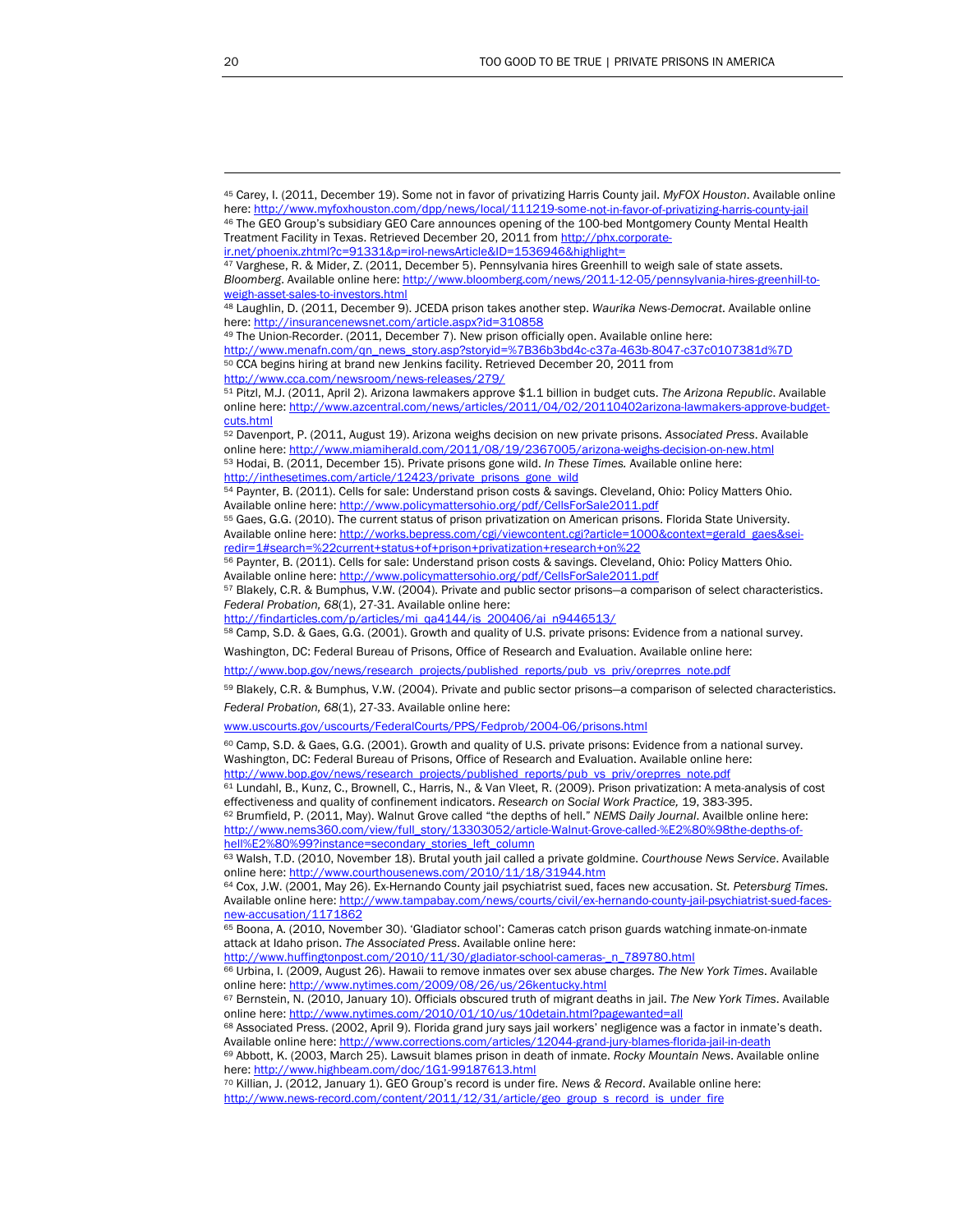$85$  Ibid

<http://www.followthemoney.org/database/lobbyistclient.phtml?lc=100552&y=0>

88 Sullivan, L. (2010, October 28). Prison economics help drive Ariz. immigration law. *NPR*. Available online here: <http://www.npr.org/templates/story/story.php?storyId=130833741>

89 Hodai, B. (2010, January). Freedom Forum CEO tied to for-profit prisons. *Fair*. Available online here:

<span id="page-22-19"></span><span id="page-22-18"></span><http://www.fair.org/index.php?page=3985><br><sup>90</sup> 2011 lobbying summary for the Corrections Corporation of America from the Center for Responsive Politics' opensecrets.org. Retrieved January 6, 2012 from

<http://www.opensecrets.org/lobby/clientsum.php?id=D000021940&year=2011>

<span id="page-22-20"></span>91 Corrections Corporation of America political action committee profile. Retrieved January 6, 2011 from the CQ Moneyline database.

<span id="page-22-21"></span>92 Corrections Corporation of America executive management, officers, and board of directors. Retrieved January 9, 2012 from<http://www.cca.com/about/management-team/board-directors/>

<span id="page-22-22"></span>93 Retrieved January 9, 2012 from the CQ Moneyline database.

94 Corrections Corp of America noteworthy contributor summary from the National Institute on Money in State Politics' followthemoney.org. Retrieved January 9, 2012 from:

<span id="page-22-24"></span><span id="page-22-23"></span><http://www.followthemoney.org/database/topcontributor.phtml?u=695&y=0> 95 Ibid

<span id="page-22-25"></span>96 Proposition 6. Criminal Penalties and Laws. Public Safety Funding. Statute. Retrieved January 9, 2012 from California's Legislative Analysts Office from:

[http://www.lao.ca.gov/ballot/2008/6\\_11\\_2008.aspx](http://www.lao.ca.gov/ballot/2008/6_11_2008.aspx)

<span id="page-22-26"></span> $97$  This average is from January 1, 2001 to September 30, 2011. The stated yearly average will likely increase when the fourth quarter report for the rest of 2011 is released. CCA spent nearly over 60 percent more in lobbying in the first three quarters of 2011 than it did in all of 2010.

<span id="page-22-27"></span>98 Corrections Corporation of America lobbying activity from the California Secretary of State's Cal-Access. Retrieved January 10, 2012 from [http://cal-](http://cal-access.ss.ca.gov/Lobbying/Employers/Detail.aspx?id=1145409&view=activity&session=2009)

[access.ss.ca.gov/Lobbying/Employers/Detail.aspx?id=1145409&view=activity&session=2009](http://cal-access.ss.ca.gov/Lobbying/Employers/Detail.aspx?id=1145409&view=activity&session=2009)

<span id="page-22-0"></span><sup>71</sup> Mattera, P., Khan, M., & Nathan, S. (2003). Corrections Corporation of America: A critical look at its first twenty years. Charlotte, North Carolina: Grassroots Leadership. Available online here:

[http://www.grassrootsleadership.org/\\_publications/CCAAnniversaryReport.pdf](http://www.grassrootsleadership.org/_publications/CCAAnniversaryReport.pdf)

<span id="page-22-1"></span><sup>72 2010</sup> annual report on form 10-K. (2010). Nashville, TN: Corrections Corporation of America. Available online here: [http://phx.corporate-](http://phx.corporate-ir.net/External.File?item=UGFyZW50SUQ9NDE5MTEwfENoaWxkSUQ9NDMyMjg1fFR5cGU9MQ==&t=1)

[ir.net/External.File?item=UGFyZW50SUQ9NDE5MTEwfENoaWxkSUQ9NDMyMjg1fFR5cGU9MQ==&t=1](http://phx.corporate-ir.net/External.File?item=UGFyZW50SUQ9NDE5MTEwfENoaWxkSUQ9NDMyMjg1fFR5cGU9MQ==&t=1)

<span id="page-22-2"></span><sup>&</sup>lt;sup>73</sup> The mission of the American Legislative Exchange Council. Retrieved August 2, 2011, from

<span id="page-22-3"></span>[http://www.alec.org/AM/Template.cfm?Section=Our\\_Mission&Template=/CM/HTMLDisplay.cfm&ContentID=15824](http://www.alec.org/AM/Template.cfm?Section=Our_Mission&Template=/CM/HTMLDisplay.cfm&ContentID=15824) 74 Ortega, B. (2011, September 4). Arizona prison businesses are big political contributors. *The Arizona Republic*. Available online here: [http://www.azcentral.com/news/articles/2011/09/04/20110904arizona-prison-business](http://www.azcentral.com/news/articles/2011/09/04/20110904arizona-prison-business-politics.html)[politics.html](http://www.azcentral.com/news/articles/2011/09/04/20110904arizona-prison-business-politics.html)

<span id="page-22-4"></span><sup>75</sup> Owen, S. Director of public affairs, Corrections Corporation of America. (personal communication, September 28, 2011).

<span id="page-22-5"></span><sup>76</sup> Paez, P.E. Vice president for corporate relations, GEO Group. (personal communication, September 23, 2011). 77 Hodai, B. (2010, June 21). Corporate con game. *In These Times*. Available online here:

<span id="page-22-6"></span>[http://www.inthesetimes.com/article/6084/corporate\\_con\\_game/](http://www.inthesetimes.com/article/6084/corporate_con_game/)

<span id="page-22-7"></span><sup>78</sup> Ortega, B. (2011, September 4). Arizona prison businesses are big political contributors. *The Arizona Republic*. Available online here: [http://www.azcentral.com/news/articles/2011/09/04/20110904arizona-prison-business](http://www.azcentral.com/news/articles/2011/09/04/20110904arizona-prison-business-politics.html)[politics.html](http://www.azcentral.com/news/articles/2011/09/04/20110904arizona-prison-business-politics.html)

<span id="page-22-8"></span><sup>79</sup> Sarabi, B. & Bender, E. (2000). The prison payoff: The role of politics and private prisons in the incarceration boom. Helena, Montana: Western Prison Project and Western States Center. Available online here: [http://www.iamsaam.org/userimages/Prison\\_Payoff\\_Report\\_WPP\\_2000.pdf](http://www.iamsaam.org/userimages/Prison_Payoff_Report_WPP_2000.pdf)

<span id="page-22-9"></span><sup>80</sup> Ortega, B. (2011, September 4). Arizona prison businesses are big political contributors. *The Arizona Republic*.

Available online here: [http://www.azcentral.com/news/articles/2011/09/04/20110904arizona-prison-business](http://www.azcentral.com/news/articles/2011/09/04/20110904arizona-prison-business-politics.html)[politics.html](http://www.azcentral.com/news/articles/2011/09/04/20110904arizona-prison-business-politics.html)

<sup>81</sup> American Legislative Exchange Counsel history. Retrieved September 23, 2011 from<br>http://www.alec.org/AM/Template.cfm?Section=History&Template=/CM/HTMLDisplay.cfm&ContentID=13643

<span id="page-22-11"></span><span id="page-22-10"></span><sup>82</sup> Shapiro, D. (2011). Banking on bondage: Private prisons and mass incarceration. New York, New York: American Civil Liberties Union. Available online here: [http://www.aclu.org/files/assets/bankingonbondage\\_20111102.pdf](http://www.aclu.org/files/assets/bankingonbondage_20111102.pdf) 83 Ibid

<span id="page-22-13"></span><span id="page-22-12"></span><sup>84</sup> Hodai, B. (2011, July 11). Publicopoly exposed. *In These Times*. Available online here:

[http://inthesetimes.com/article/11603/publicopoly\\_exposed](http://inthesetimes.com/article/11603/publicopoly_exposed)

<span id="page-22-15"></span><span id="page-22-14"></span><sup>86 2011</sup> lobbying summary for the GEO Group from the Center for Responsive Politics' opensecrets.org. Retrieved<br>January 6, 2012 from http://www.opensecrets.org/lobby/clientsum.php?id=D000022003&year=2011 87 Corrections Corp of America client summary from the National Institute on Money in State Politics'

<span id="page-22-17"></span><span id="page-22-16"></span>followthemoney.org. Retrieved January 9, 2012 from: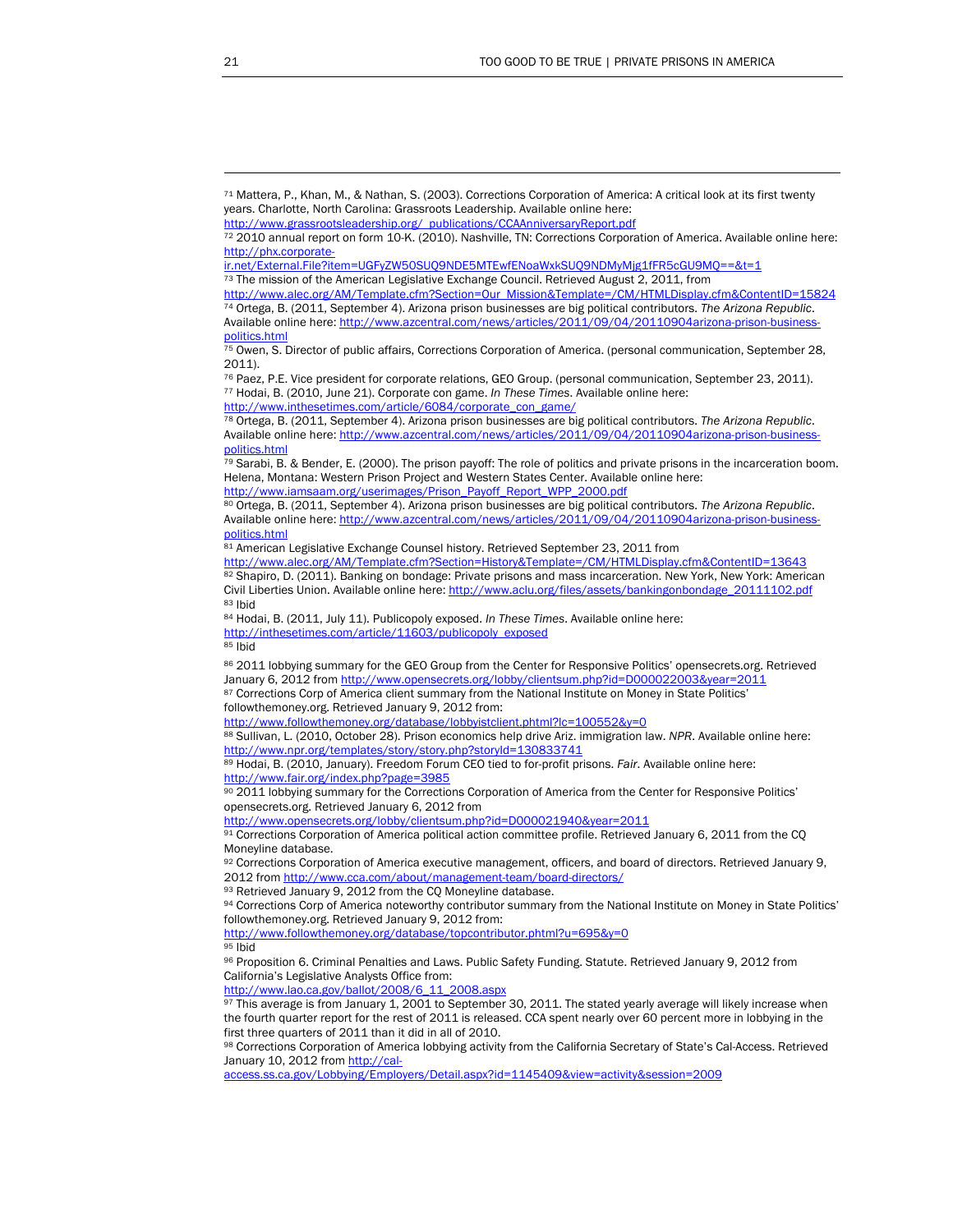<span id="page-23-0"></span><sup>99</sup> Corrections Corp of America client summary from the National Institute on Money in State Politics' followthemoney.org. Retrieved January 9, 2012 from:

<span id="page-23-1"></span><http://www.followthemoney.org/database/lobbyistclient.phtml?lc=100552&y=0>

<sup>100</sup> Corrections Corp of America noteworthy contributor summary from the National Institute on Money in State Politics' followthemoney.org. Retrieved January 9, 2012 from:

<http://www.followthemoney.org/database/topcontributor.phtml?u=695&y=0>

<span id="page-23-2"></span><sup>101</sup> Cardinale, M. (2011, May 26). Prison lobbyists help spread anti-immigrant laws to U.S. south. *Inter Press Service*. Available online here:<http://ipsnews.net/news.asp?idnews=55802>

<span id="page-23-3"></span><sup>102</sup> Corrections Corporation of America political action committee profile. Retrieved January 6, 2011 from the CQ Moneyline database.

<span id="page-23-4"></span><sup>103</sup> Corrections Corp of America noteworthy contributor summary from the National Institute on Money in State Politics' followthemoney.org. Retrieved January 9, 2012 from:

<span id="page-23-5"></span>http://www.followthemoney.org/database/topcontributor.phtml?u=695&y=0<br><sup>104</sup> Federal contributions include contributions to federal candidates and contributions political action committees aligned with federal candidates.

<span id="page-23-6"></span><sup>105</sup> Richey, W. (2011, August 11). 'Kids for cash' judge sentenced to 28 years for racketeering scheme. *The Christian Science Monitor*. Available online here: [http://www.csmonitor.com/USA/Justice/2011/0811/Kids-for-cash-judge](http://www.csmonitor.com/USA/Justice/2011/0811/Kids-for-cash-judge-sentenced-to-28-years-for-racketeering-scheme)[sentenced-to-28-years-for-racketeering-scheme](http://www.csmonitor.com/USA/Justice/2011/0811/Kids-for-cash-judge-sentenced-to-28-years-for-racketeering-scheme)

<sup>106</sup> Paynter, B. (2011). Cells for sale: Understand prison costs & savings. Cleveland, Ohio: Policy Matters Ohio. Available online here:<http://www.policymattersohio.org/pdf/CellsForSale2011.pdf>

<span id="page-23-7"></span><sup>107</sup> Lundahl, B., Kunz, C., Brownell, C., Harris, N., & Van Vleet, R. (2009). Prison privatization: A meta-analysis of cost effectiveness and quality of confinement indicators. *Research on Social Work Practice,* 19, 383-395.